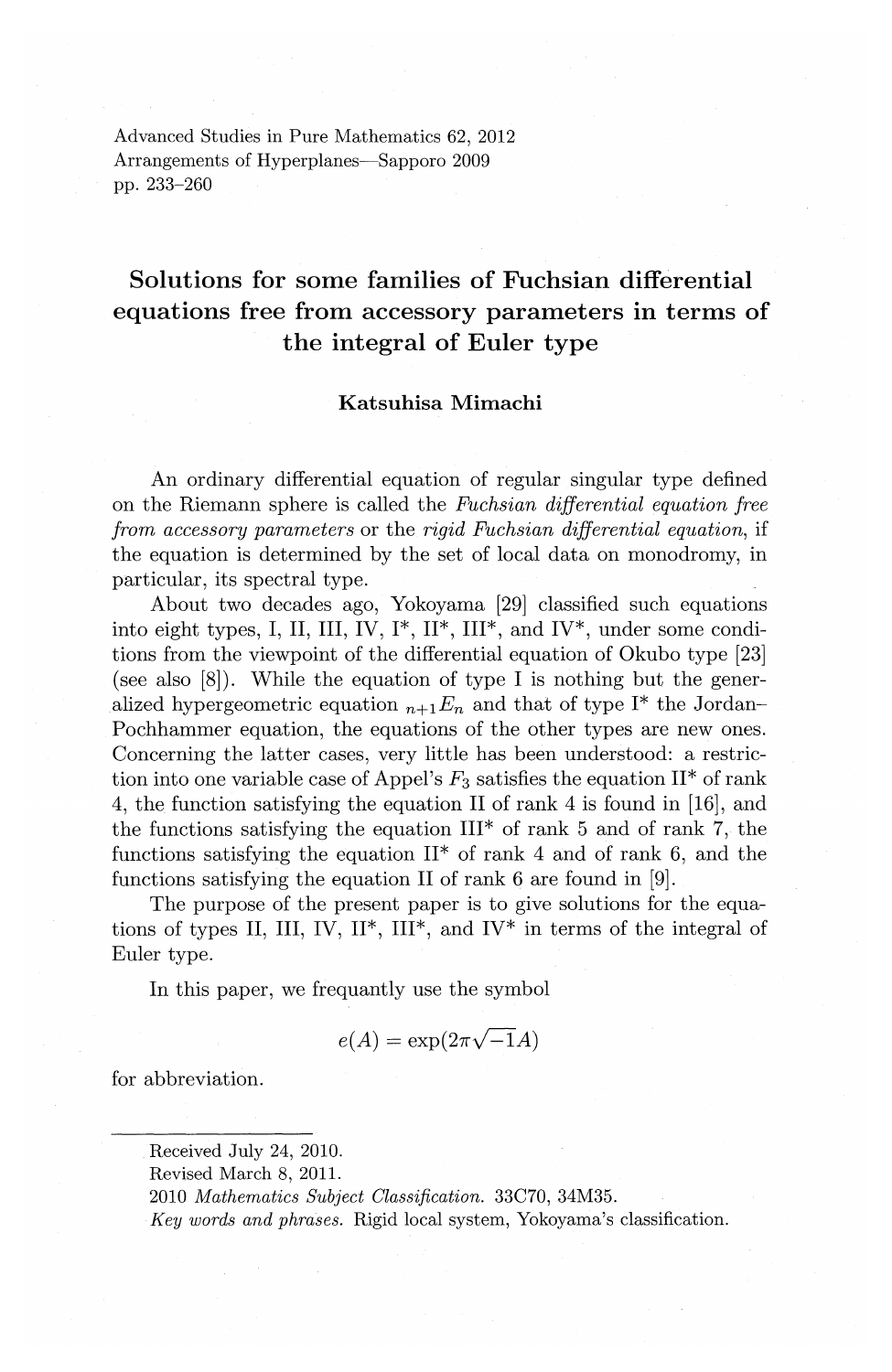# **§1. Fuchsian differential equations free from accessory parameters**

For a Fuchsian differential equation with regular singular points  $\{p_1, \ldots, p_N, \infty\}$ , let

$$
\{\lambda_{j,1}, \lambda_{j,1}+1,\ldots,\lambda_{j,1}+m_{j,1}, \lambda_{j,2}, \lambda_{j,2}+1,\ldots,\lambda_{j,2}+m_{j,2},\ldots\\,\ldots,\lambda_{j,n_j}, \lambda_{j,n_j}+1,\ldots,\lambda_{j,n_j}+m_{j,n_j}\}
$$

with  $\lambda_{j,k}-\lambda_{j,l} \notin \mathbb{Z}$   $(k \neq l)$  be a set of characteristic exponents at  $p_j$  for  $j = 1, \ldots, N$  and  $\infty$ . Then  $(m_{i,1}, m_{i,2}, \ldots, m_{i,n_i})$  is called the *spectral type* at *Pj* and

$$
(m_{1,1}, m_{1,2}, \ldots, m_{1,n_1}; m_{2,1}, m_{2,2}, \ldots, m_{2,n_2}; \ldots
$$

$$
\ldots; m_{N,1}, m_{N,2}, \ldots, m_{N,n_N}; m_{\infty,1}, m_{\infty,2}, \ldots, m_{\infty,n_\infty})
$$

the spectral type of the equation. For instance, the spectral type of the Gauss hypergeometric equation is, under some genericity condition,  $(1, 1; 1, 1; 1, 1)$  and that of the generalized hypergeometric equation  $n+1E_n$  is, under some genericity condition,  $(1, 1, \ldots, 1; 1, n; 1, 1, \ldots, 1)$ ,  $\frac{1}{n+1}$ ,  $\frac{1}{n+1}$ ,  $\frac{1}{n+1}$ 

which is also denoted by  $(1^{n+1}$ ; 1, n;  $1^{n+1}$ ) or  $(1^{n+1}$ ; 1, n;  $1^{n+1})$ . Actually, the generalized hypergeometric differential equation  $_{n+1}E_n$  is

$$
\left\{\theta_z\Big\{\prod_{1\leq i\leq n}(\theta_z+\beta_i-1)\Big\}-z\Big\{\prod_{1\leq i\leq n+1}(\theta_z+\alpha_i)\Big\}\right\}F=0,
$$

where  $\theta_z = zd/dz$ , and its characteristic exponents are

0, 
$$
1 - \beta_1
$$
,  $1 - \beta_2$ , ...,  $1 - \beta_n$  at  $z = 0$ ,  
\n0, 1, ...,  $n - 1$ ,  $\sum_{1 \le i \le n} \beta_i - \sum_{1 \le i \le n+1} \alpha_i$  at  $z = 1$ ,  
\n $\alpha_1, \alpha_2, ..., \alpha_{n+1}$  at  $z = \infty$ .

Thus its spectral type is  $(1^{n+1}$ ;  $1, n$ ;  $1^{n+1}$ ) under the genericity condition

$$
\beta_i - \beta_j \notin \mathbb{Z}, \quad 1 \le i < j \le n+1, \quad \sum_{i=1}^n \beta_i - \sum_{i=1}^{n+1} \alpha_i \notin \mathbb{Z},
$$
\n
$$
\alpha_i - \alpha_j \notin \mathbb{Z}, \quad 1 \le i < j \le n+1,
$$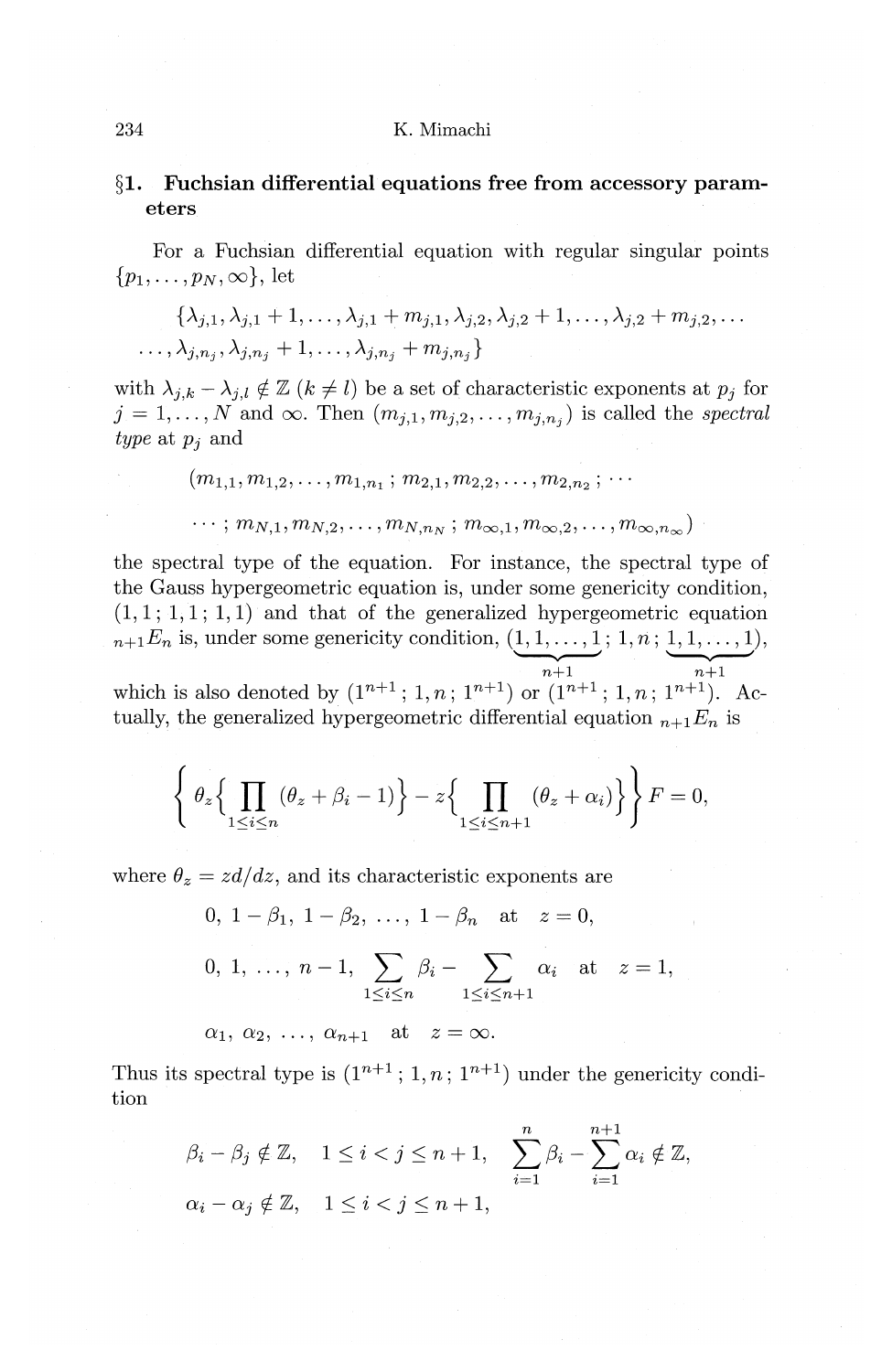where  $\beta_{n+1} = 1$ .

Similarly, the spectral type of the Jordan-Pochhamer differential equation

$$
Q(z)F^{(n)} - \mu Q'(z)F^{(n-1)} + \frac{\mu(\mu+1)}{2}Q''(z)F^{(n-2)} - \cdots
$$
  
- R(z)F<sup>(n-1)</sup> + (μ + 1)R'(z)F<sup>(n-2)</sup> - \cdots = 0,

where

$$
Q(z) = (z - c1)(z - c2) \cdots (z - cn),
$$
  

$$
R(z)/Q(z) = \sum_{j=1}^{n} \alpha_j/(z - c_j)
$$

is  $(1, n-1; 1, n-1; \dots; 1, n-1)$  under the condition

 $\mu + \alpha_j \notin \mathbb{Z}$  for  $j = 1, ..., n$ , and  $\alpha_1 + \cdots + \alpha_n \notin \mathbb{Z}$ ,

since the characteristic exponents at  $z = c_j$ ,  $j = 1, ..., n$  are

$$
0,1,\ldots,n-2,\mu+n-1+\alpha_j,
$$

and those at  $z = \infty$  are

$$
-(\mu+1), \ldots, -(\mu+n-1), -(\mu+\alpha_1+\cdots+\alpha_n).
$$

Yokoyama's classification of the Fuchsian differential equations accessory parameter free is asserted as follows [29]: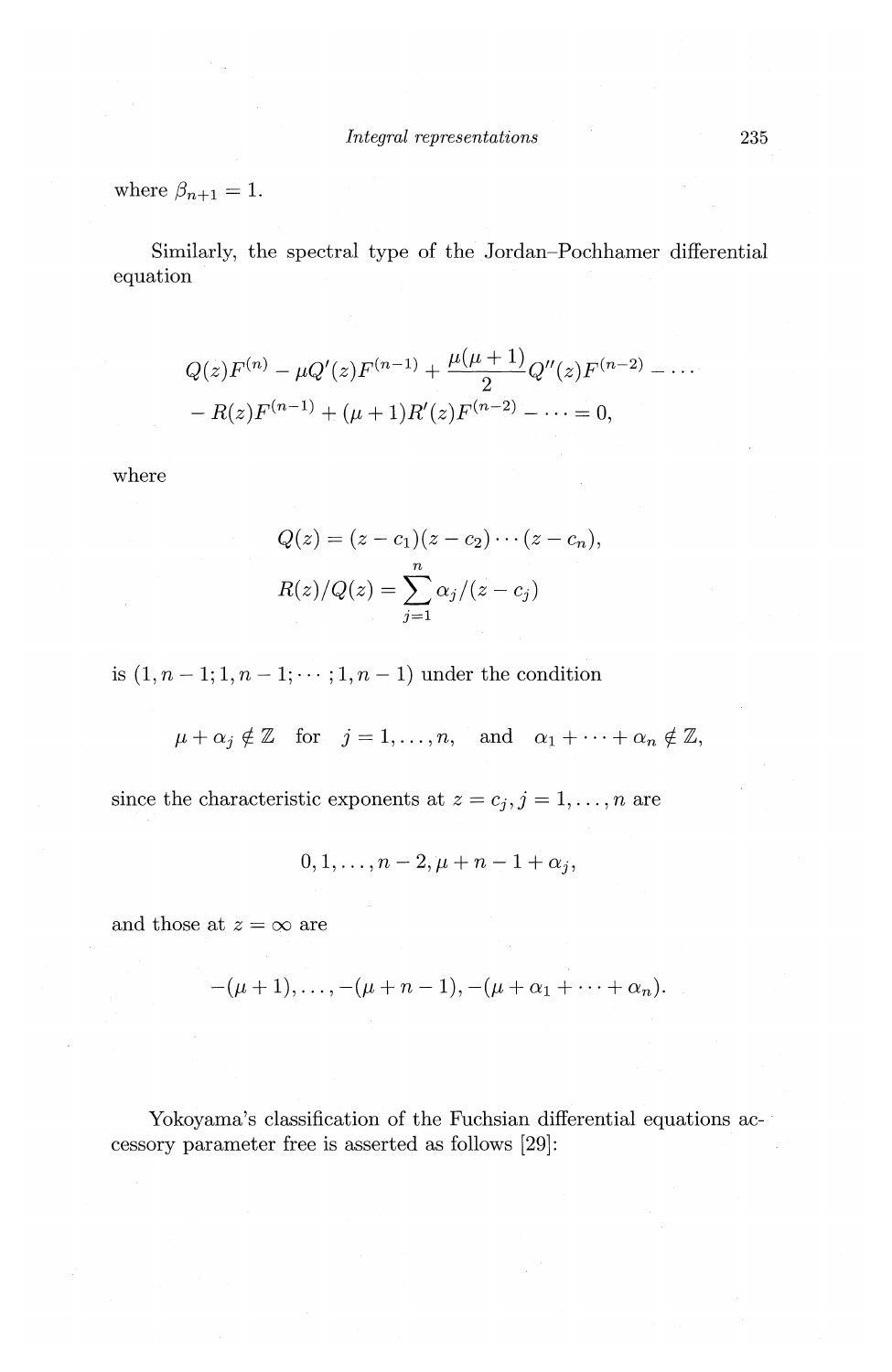236 K. Mimachi

|                    | rank     | $\#$ of singu-             | spectral type                      |
|--------------------|----------|----------------------------|------------------------------------|
|                    |          | larities on $\mathbb{P}^1$ |                                    |
| (GHGF)<br>Ι.       | $\it{n}$ | 3                          | $1^n$ ; 1, $n-1$ ; $1^n$           |
| $I^*$ (Pochhammer) | $\it{n}$ | $n-1$                      | $1, n-1; 1, n-1;$                  |
|                    |          |                            | $\ldots$ ; 1, $n-1$                |
| $_{\rm II}$        | 2n       | 3                          | $1^n, n; 1^n, n;$                  |
|                    |          |                            | $1, n-1, n$                        |
| $II^*$             | 2n       | $\overline{4}$             | $\overline{1^n, n; 1^{n-1}, n+1};$ |
|                    |          |                            | $1, 2n-1; n, n$                    |
| Ш                  | $2n+1$   | 3                          | $\overline{1^{n+1}, n; 1^n, n+1};$ |
|                    |          |                            | 1, n, n                            |
| $III*$             | $2n+1$   | 4                          | $1^n, n+1; 1^n, n+1;$              |
|                    |          |                            | $1, 2n; n, n+1$                    |
| ΙV                 | 6        | 3                          | $1^2, 4; 2^3; 1^4, 2$              |
| $IV^*$             | 6        | 4                          | $1^2, 4; 1^2, 4;$                  |
|                    |          |                            | $1^2, 4; 2, 4$                     |

We consider their solutions.

It is known that the function of the form

$$
(1.1) \qquad \int_C \prod_{i=1}^n t_i^{\alpha_{i+1}-\beta_i} \prod_{i=1}^{n+1} (t_i-t_{i-1})^{\beta_i-\alpha_i-1} dt_1 \, \cdots \, dt_n \, ,
$$

where  $t_0 = 1$ ,  $t_{n+1} = z$  and *C* a suitable cycle, satisfies the generalized hypergeometric equation  $n+1E_n$ , which is the equation of type I. See, for instance, [17, 18].

It is also known that the function of the form

(1.2) 
$$
\int_C \prod_{j=1}^{n+1} (t - c_j)^{\alpha_j - 1} dt,
$$

where  $t_{n+1} = z$ ,  $\alpha_{n+1} = \mu + n$  and *C* a suitable cycle, satisfies the Jordan-Pochhammer equation, which is the equation of type I\*. See, for instance, [28].

In the remaining sections, we give the solutions for all the equations of types II, III, IV, II\*, III\*, and IV\* in terms of the integral of Euler type.

For our purpose, we apply the framework of the twisted homology theory developed by Aomoto in these decades [1, 2]. We refer the reader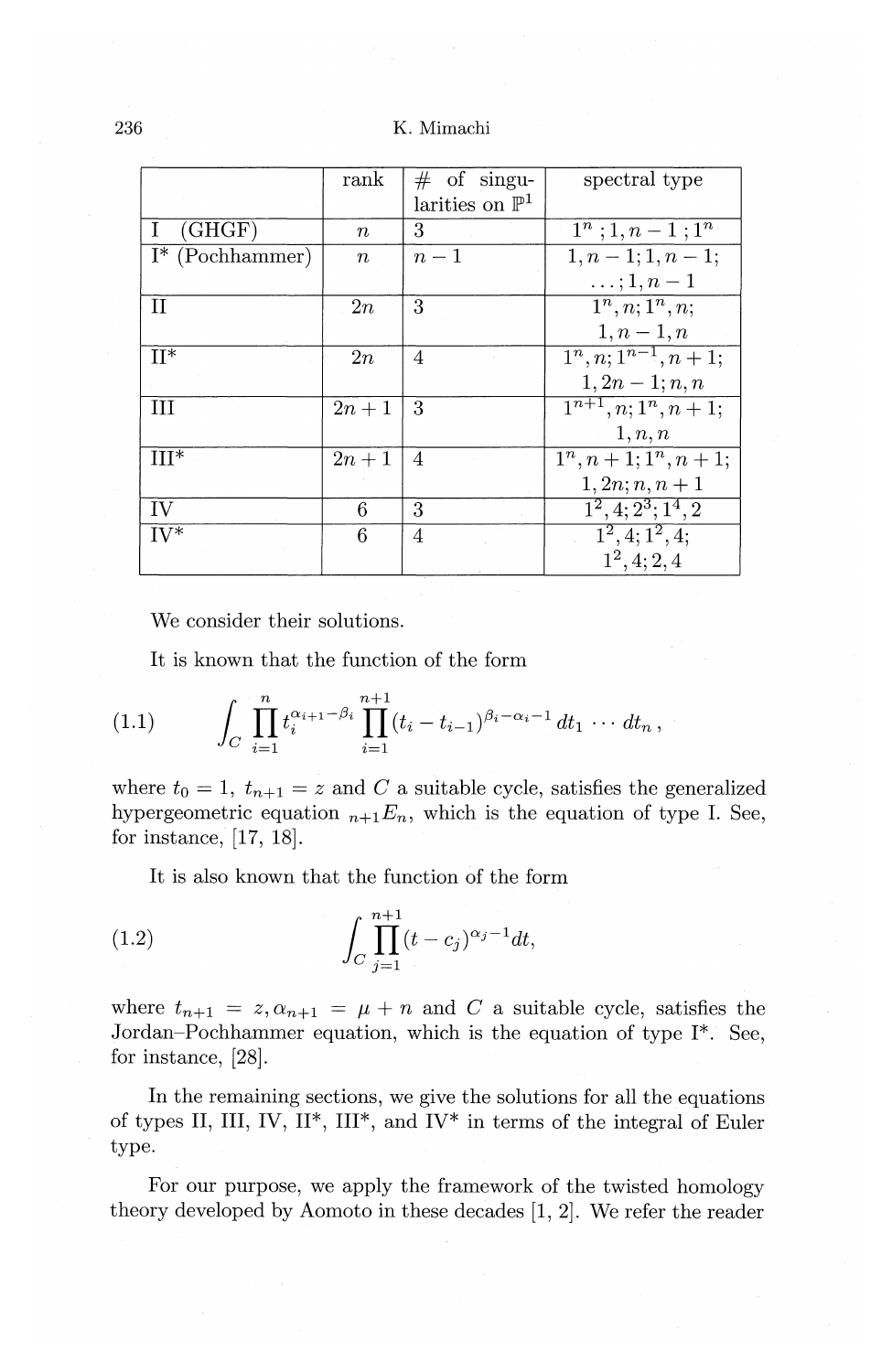to [3, 14, 19, 20, 21, 22] for more knowledge about the twisted homology and its application to the integral representation of the solution to differential equations.

## **§2. The equation of type II**

In this section, let  $\mathcal{L}_z$  be the locally constant sheaf (the local system) determined by a function

(2.1) 
$$
u(t) = (t_n - t_0)^{\lambda_{0n}} \prod_{1 \leq i \leq n} t_i^{\lambda_i} \prod_{0 \leq i \leq n} (t_i - t_{i+1})^{\lambda_{i,i+1}}
$$

on

$$
T_z = \mathbb{C}^n \setminus \{t_n - t_0 = 0\} \cup \bigcup_{i=1}^n \{t_i = 0\} \cup \bigcup_{i=0}^n \{t_i - t_{i+1} = 0\},\
$$

where  $t_0 = 1$  and  $t_{n+1} = z$ : the sheaf consisting of the local solutions of  $dL = L\omega$  for  $\omega = du(t)/u(t)$ .

Let  $H_n(T_z, \mathcal{L}_z)$  be the *n*-th homology group with coefficients in  $\mathcal{L}_z$ ,  $H_n^{\text{lf}}(T_z, \mathcal{L}_z)$  the *n*-th locally finite homology group with coefficients in *£z.* 

After fixing the variable  $z$  to be a real number satisfying  $0 < z < 1$ , the bounded chambers in the real locus  $T_{\mathbb{R}}$  of  $T=T_z$  are

(2.2) 
$$
\begin{pmatrix} 0 < t_s < t_{s+1} < \cdots < t_n < z, \\ t_s < t_{s-1} \cdots < t_1 < 1 \end{pmatrix}
$$

for  $1 \leq s \leq n$  and

(2.3) 
$$
\begin{pmatrix} z < t_n < 1 \\ 0 < t_s < t_{s+1} < \cdots < t_n, \\ t_s < t_{s-1} \cdots < t_1 < 1 \end{pmatrix}
$$

for  $1 \leq s \leq n$ . Thus it follows from Theorem 5 of [3] that  $\dim H_n^{\text{lf}}(T_z, T_z)$  $\mathcal{L}_z$ ) = 2*n* under the condition

$$
\lambda_{\infty=t_p=\dots=t_q} = -\sum_{p\leq k\leq q} \lambda_k - \sum_{p\leq k\leq q+1} \lambda_{k-1,k} \notin \mathbb{Z}, \quad 1 \leq p \leq q \leq n-1,
$$
  

$$
\lambda_{\infty=t_p=\dots=t_n} = -\lambda_{0n} - \sum_{p\leq k\leq n} \lambda_k - \sum_{p\leq k\leq n+1} \lambda_{k-1,k} \notin \mathbb{Z}, \quad 1 \leq p \leq n.
$$

Hereafter we denote the exponent of an irreducible component of the divisor  $\widetilde{D} = \pi^{-1}(D)$  by  $\lambda_D$ , where  $\pi : (\widetilde{\mathbb{P}^1(\mathbb{C})})^n \to (\mathbb{P}^1(\mathbb{C}))^n$  is the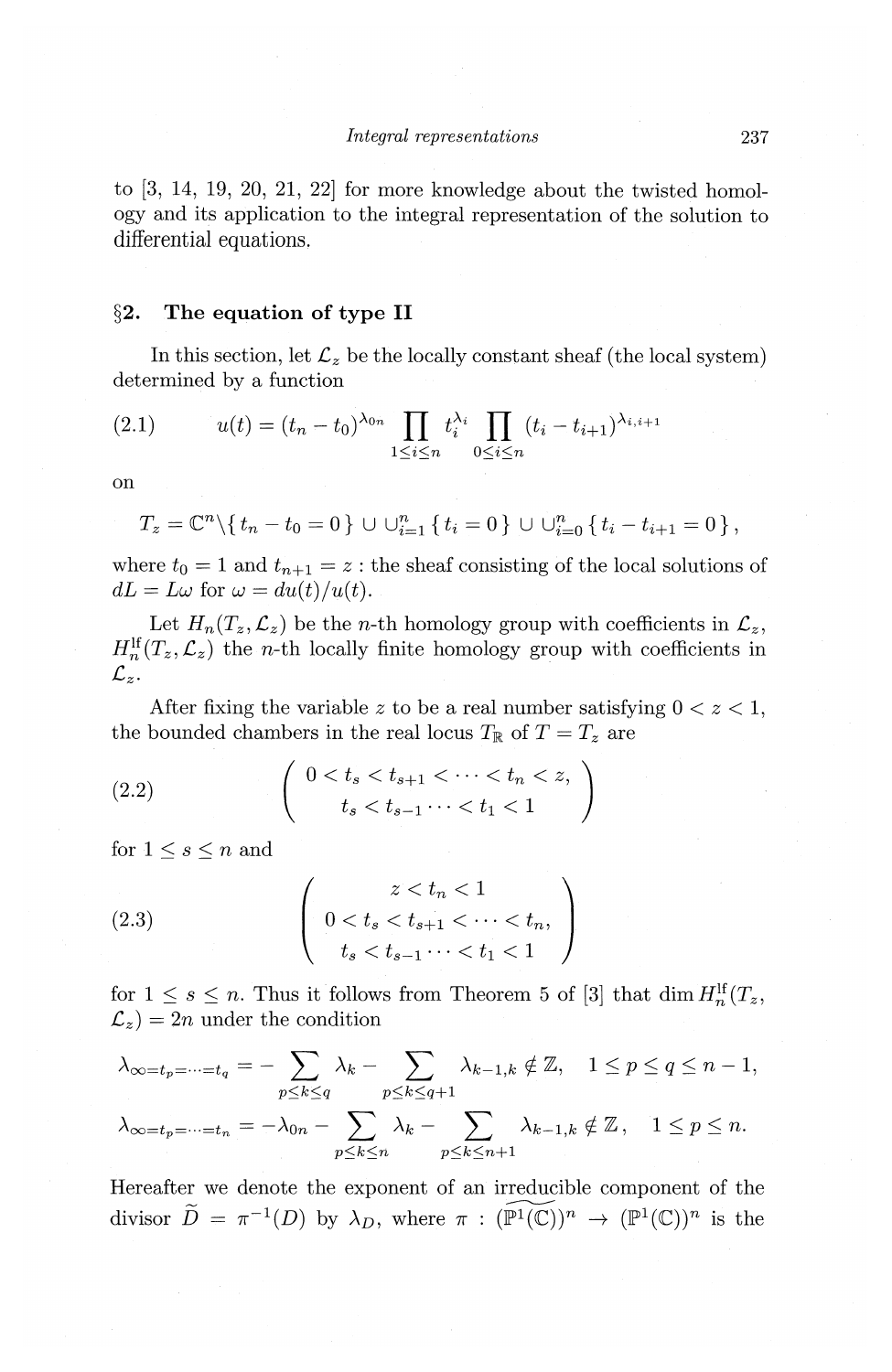minimal blow-up along the non-normally crossing loci of D. If  $\lambda_D$  is an integer, the irreducible component or the exponent itself is said to be *resonant.* For instance,  $\lambda_{\infty=t_p=\cdots=t_q} \notin \mathbb{Z}$  means that the exponent of  $\pi^{-1}\{\infty = t_p = \cdots = t_q\}$  is not resonant.

For each  $i = 0, 1$ , let  $\gamma_i$  be a simple loop which starts and ends at a base point  $z$  for  $0 \le z \le 1$  and surrounds only the singular point i in counterclockwise direction. It corresponds to a generator of  $\pi_1(\mathbb{C}\setminus\{0,1\})$ , and induces an action of  $\pi_1(\mathbb{C}\setminus\{0,1\})$  on the family of the homology group  $H_n^{\text{lf}}(T_z, \mathcal{L}_z)$  on  $\mathbb{C}\backslash\{0, 1\}.$ 



Fig. 1.

Considering the action of  $\gamma_0$  on the chambers (2.3) shows that the multiplicity of holomorphic solutions around 0, which correspond to the eigenvalue 1, is *n*; considering the action of  $\gamma_0$  on the chambers (2.2) shows that the eigenvalue

(2.4) 
$$
e\left(\sum_{s\leq k\leq n}(\lambda_k+\lambda_{k,k+1})\right)
$$

for each  $1 \leq s \leq n$  is multiplicity free. Moreover, it is seen that the chamber

$$
\left(\begin{array}{c}0 < t_s < t_{s+1} < \cdots < t_n < z, \\ 1 < t_1 < \cdots < t_{s-1} < t_s\end{array}\right)
$$

gives the eigenvector for the eigenvalue (2.4).

Similarly, considering the action of  $\gamma_1$  on the chambers (2.2) shows that the multiplicity of the eigenvalue 1 is  $n-1$ , considering the action on the chambers (2.3) for  $1 \leq s \leq n-1$  shows that the multiplicity of the eigenvalue

$$
e(\lambda_{0n}+\lambda_{n,n+1})
$$

is  $n-1$ , and the action on the chamber (2.3) for  $s = n$  shows that the multiplicity of the eigenvalue

$$
e(\lambda_{01}+\lambda_{0n}+\sum_{1\leq k\leq n}\lambda_{k,k+1})
$$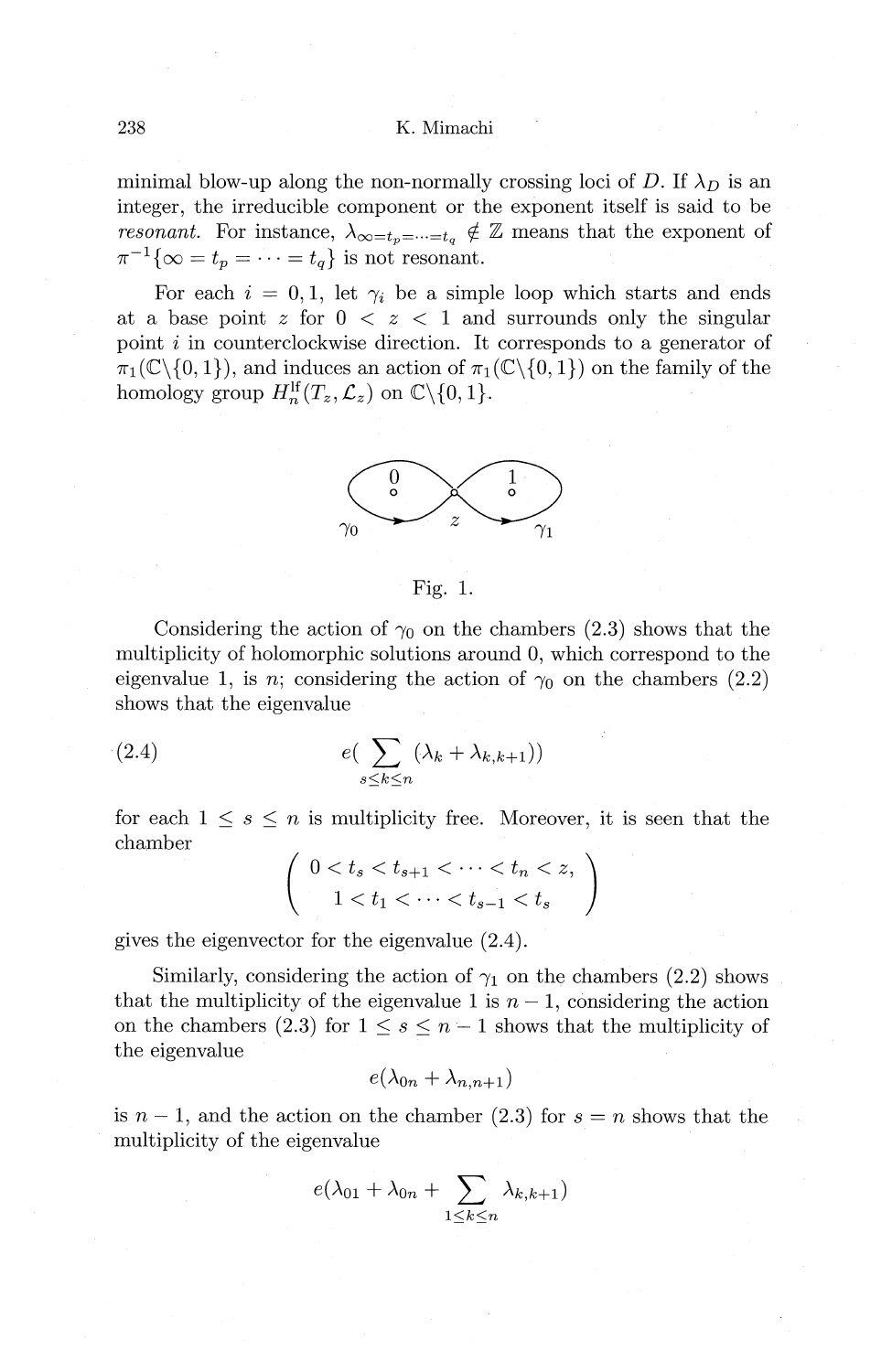is free.

Next, to know the eigenvalues of the action of  $\gamma_{\infty} = \gamma_0^{-1} \gamma_1^{-1}$  and their multiplicities, we change the variables  $t_i$  into  $t_i^{-1}$  for  $1 \leq i \leq n$ . Then we have

$$
u(t) = z^{\lambda_{n,n+1}} (t_0 - t_n)^{\lambda_{0n}} \prod_{1 \leq i \leq n} t_i^{\lambda_i^{\infty}} \prod_{0 \leq i \leq n} (t_{i+1} - t_i)^{\lambda_{i,i+1}},
$$

where

$$
\lambda_i^{\infty} = -\lambda_i - \lambda_{i-1,i} - \lambda_{i,i+1}, \qquad 1 \le i \le n-1,
$$
  

$$
\lambda_n^{\infty} = -\lambda_n - \lambda_{n-1,n} - \lambda_{n,n+1} - \lambda_{0n}
$$

with  $t_{n+1} = z^{-1}$  and  $t_0 = 1$ . After fixing the variable  $z^{-1}$  to be a real number satisfying  $0 < z^{-1} < 1$ , the bounded chambers are

$$
\left(\begin{array}{c}0 < t_s < t_{s+1} < \cdots < t_n < z^{-1}, \\t_s < t_{s-1} < t_1 < 1\end{array}\right)
$$

for  $1 \leq s \leq n$  and

$$
\left(\begin{array}{c}z^{-1} < t_n < 1\\ 0 < t_s < t_{s+1} < \cdots < t_n, \\ t_s < t_{s-1} \cdots < t_1 < 1\end{array}\right)
$$

for  $1 \leq s \leq n$ . Hence, the multiplicity of the eigenvalue

$$
e(-\lambda_{n,n+1})
$$

is free and that of

$$
e(-\lambda_{0n}-\lambda_{s-1,s}-\sum_{s\leq k\leq n}(\lambda_k+\lambda_{k,k+1})),\quad 1\leq s\leq n
$$

1s *n.* 

Consequently, the spectral type turns out to be  $(1^n, n; n, n-1, 1; 1^n, n)$ under the conditions

$$
\sum_{s\leq k\leq l}(\lambda_k+\lambda_{k,k+1})\notin\mathbb{Z}, \quad (1\leq s\leq l\leq n),
$$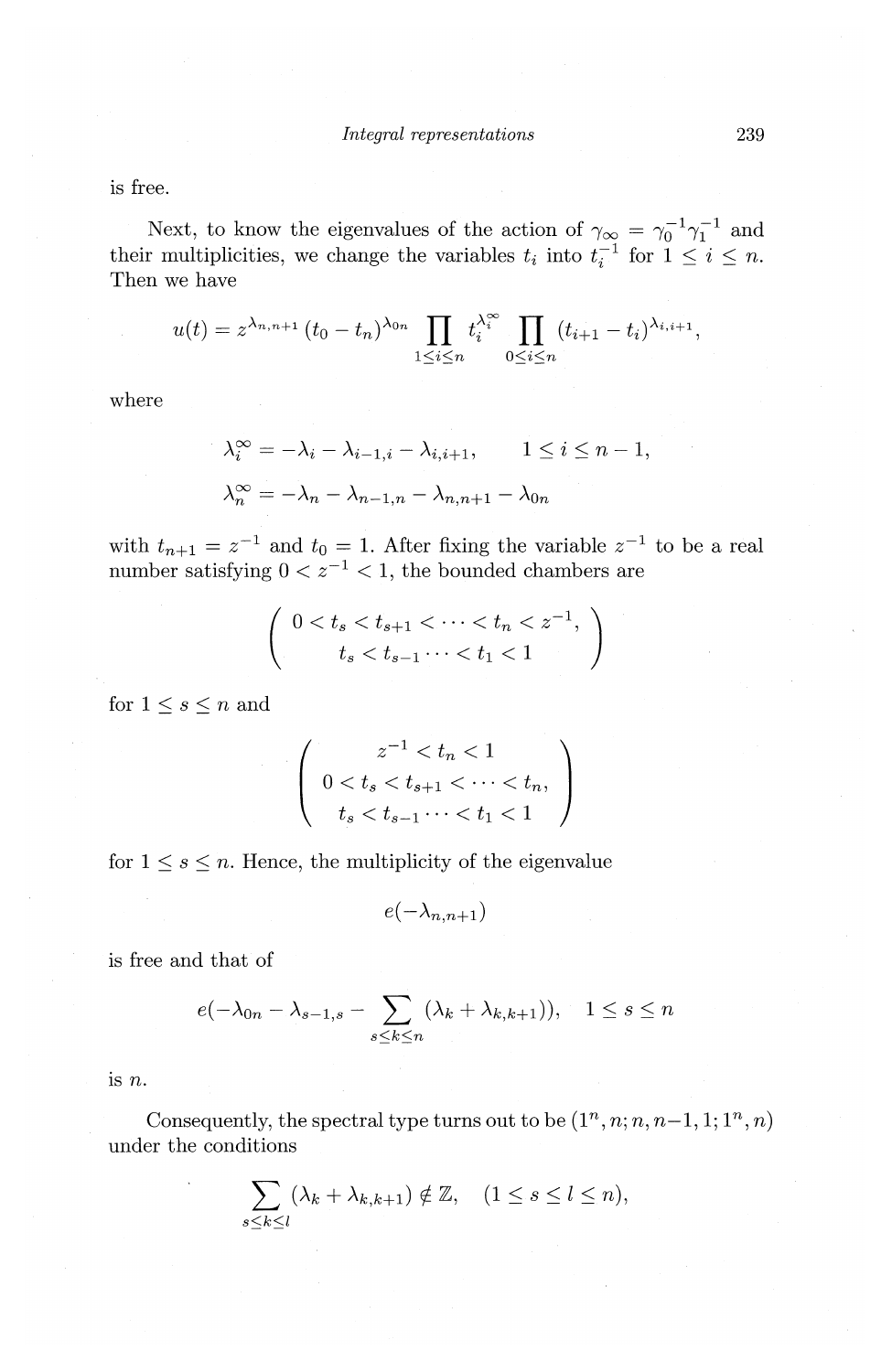which is for the separation of the eigenvalues at 0,

$$
\lambda_{01} + \lambda_{0n} + \sum_{1 \leq k \leq n} \lambda_{k,k+1} \notin \mathbb{Z},
$$
  

$$
\lambda_{0n} + \lambda_{n,n+1} \notin \mathbb{Z},
$$
  

$$
\lambda_{01} + \sum_{1 \leq k \leq n-1} \lambda_{k,k+1} \notin \mathbb{Z},
$$

which is for the separation of the eigenvalues at **1,** and

$$
\lambda_{0n} + \sum_{s \le k \le n} (\lambda_k + \lambda_{k-1,k}) \notin \mathbb{Z}, \quad 1 \le s \le n,
$$
  

$$
\sum_{s \le k \le l-1} (\lambda_k + \lambda_{k-1,k}) \notin \mathbb{Z}, \quad 1 \le s < l \le n,
$$

which is for the separation of the eigenvalues at  $\infty$ .

As a result, we have

**Theorem 2.1.** *The function of the form* 

$$
\int_C (t_n-t_0)^{\lambda_{0n}} \prod_{1\leq i\leq n} t_i^{\lambda_i} \prod_{0\leq i\leq n} (t_i-t_{i+1})^{\lambda_{i,i+1}} dt_1\cdots dt_n,
$$

where  $t_0 = 1, t_{n+1} = z$  and C a suitable cycle, satisfies the equation of *type* II, *whose rank is* 2n.

# **§3. The equation of type III**

In this section, let  $\mathcal{L}_z$  be the locally constant sheaf determined by a function

(3.1) 
$$
u(t) = (t_n - t_0)^{\lambda_{0n}} \prod_{1 \le i \le n-1} t_i^{\lambda_i} \prod_{0 \le i \le n} (t_i - t_{i+1})^{\lambda_{i,i+1}}
$$

on

$$
T_z = \mathbb{C}^n \setminus \cup \{ t_n - t_0 = 0 \} \cup \cup_{i=1}^{n-1} \{ t_i = 0 \} \cup \cup_{i=0}^{n} \{ t_i - t_{i+1} = 0 \},
$$

where  $t_0 = 1$  and  $t_{n+1} = z$ .

For a fixed variable  $z$  such that  $0 < z < 1$ , the bounded chambers in the real locus  $T_{\mathbb{R}}$  of  $T=T_z$  are

(3.2) 
$$
\begin{pmatrix} 0 < t_s < t_{s+1} < \cdots < t_n < z, \\ t_s < t_{s-1} \cdots < t_1 < 1 \end{pmatrix}
$$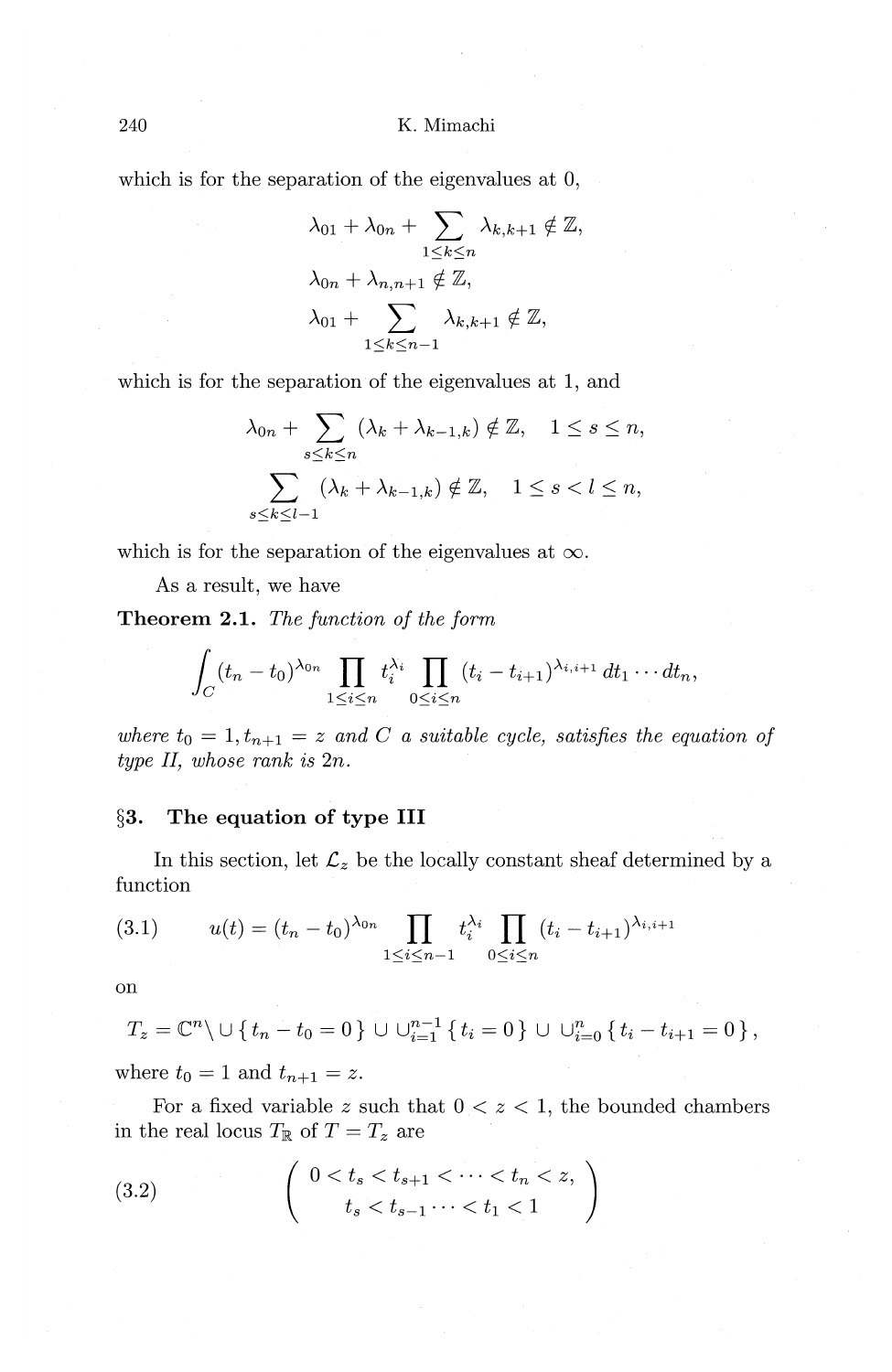for  $1\leq s\leq n-1$  and

(3.3) 
$$
\begin{pmatrix} z < t_n < 1 \\ 0 < t_s < t_{s+1} < \cdots < t_n, \\ t_s < t_{s-1} \cdots < t_1 < 1 \end{pmatrix}
$$

for  $1 \leq s \leq n$  (Remark that the latter one for  $s = n$  means  $(z \lt t_n \lt t_n)$  $\cdots < t_1 < 1$ ).

Thus dim  $H_n^{\text{If}}(T_z, \mathcal{L}_z) = 2n - 1$  under the condition

$$
\lambda_{\infty=t_p=\dots=t_q} = -\sum_{p\leq k\leq q} \lambda_k - \sum_{p\leq k\leq q+1} \lambda_{k-1,k} \notin \mathbb{Z}, \quad 1 \leq p \leq q \leq n-1,
$$
  

$$
\lambda_{\infty=t_p=\dots=t_n} = -\lambda_{0n} - \sum_{p\leq k\leq n} \lambda_k - \sum_{p\leq k\leq n+1} \lambda_{k-1,k} \notin \mathbb{Z}, \quad 1 \leq p \leq n.
$$

Considering the action of  $\gamma_0$  on the cycles (3.2) for  $1 \leq s \leq n-1$ and (3.3) for  $1 \leq s \leq n$  as in Section 2, it is seen that the multiplicity of the eigenvalue

$$
e\left(\sum_{s\leq k\leq n-1}(\lambda_k+\lambda_{k,k+1})+\lambda_{n,n+1}\right)
$$

for each  $1 \leq s \leq n-1$  is free and the multiplicity of the eigenvalue 1 is  $\overline{n}$ .

Similarly, as for the action of  $\gamma_1$ , the multiplicity of the eigenvalue 1 is  $n-1$ , the multiplicity of the eigenvalue

$$
e(\lambda_{0n}+\lambda_{n,n+1})
$$

is  $n-1$ , and the multiplicity of the eigenvalue

$$
e(\lambda_{01} + \lambda_{0n} + \sum_{1 \leq k \leq n} \lambda_{k,k+1})
$$

is free.

As for the multiplicities of the eigenvalues of the action of  $\gamma_{\infty}$ , we consider

$$
u(t) = z^{\lambda_{n,n+1}} (t_0 - t_n)^{\lambda_{0n}} \prod_{1 \leq i \leq n} t_i^{\lambda_i^{\infty}} \prod_{0 \leq i \leq n} (t_{i+1} - t_i)^{\lambda_{i,i+1}},
$$

where

$$
\lambda_i^{\infty} = -\lambda_i - \lambda_{i-1,i} - \lambda_{i,i+1}, \qquad 1 \le i \le n-1,
$$
  

$$
\lambda_n^{\infty} = -\lambda_{0n} - \lambda_{n-1,n} - \lambda_{n,n+1}
$$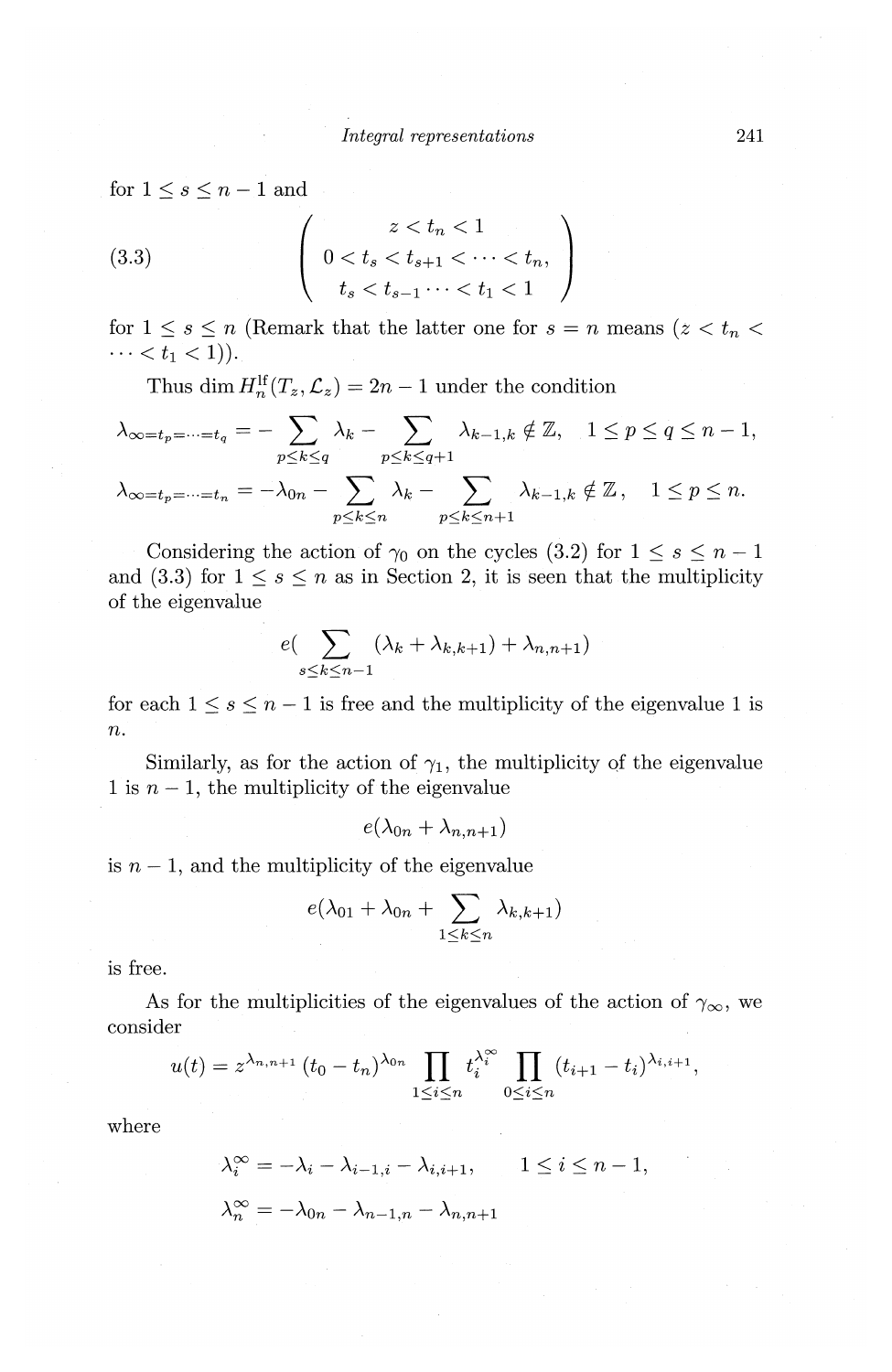with  $t_{n+1} = z^{-1}$  and  $t_0 = 1$ . This shows that the multiplicity of the eigenvalue

$$
e(-\lambda_{0n}-\sum_{s\leq k\leq n-1}(\lambda_k+\lambda_{k-1,k})-\lambda_{n-1,n}-\lambda_{n,n+1})
$$

for each  $1 \leq s \leq n$  is free, and the multiplicity of the eigenvalue

 $e(-\lambda_{n,n+1})$ 

is  $n-1$ .

Therefore, the spectral type is  $(1^{n-1}, n; 1, n-1, n-1; 1^n, n-1)$ under the condition

$$
\sum_{s \le k \le n-1} (\lambda_k + \lambda_{k,k+1}) + \lambda_{n,n+1} \notin \mathbb{Z}, \quad 1 \le s \le n-1,
$$
  

$$
\sum_{s \le k \le l-1} (\lambda_k + \lambda_{k,k+1}) \notin \mathbb{Z}, \quad 1 \le s < l \le n-1,
$$

which is for the separation of the eigenvalues at 0,

$$
\lambda_{01} + \lambda_{0n} + \sum_{1 \le k \le n} \lambda_{k,k+1} \notin \mathbb{Z},
$$
  

$$
\lambda_{0n} + \lambda_{n,n+1} \notin \mathbb{Z},
$$
  

$$
\lambda_{01} + \sum_{1 \le k \le n-1} \lambda_{k,k+1} \notin \mathbb{Z},
$$

which is for the separation of the eigenvalues at 1, and

$$
\lambda_{0,n} + \sum_{s \le k \le n-1} (\lambda_k + \lambda_{k,k+1}) + \lambda_{s-1,s} \notin \mathbb{Z}, \quad 1 \le s \le n,
$$
  

$$
\sum_{s \le k \le l-1} (\lambda_k + \lambda_{k-1,k}) \notin \mathbb{Z}, \quad 1 \le s < l \le n,
$$

which is for the separation of the eigenvalues at  $\infty$ .

Finally we reach the following.

Theorem 3.1. The function of the form

$$
\int_C (t_n-t_0)^{\lambda_{0n}} \prod_{1 \leq i \leq n-1} t_i^{\lambda_i} \prod_{0 \leq i \leq n} (t_i-t_{i+1})^{\lambda_{i,i+1}} dt_1 \cdots dt_n,
$$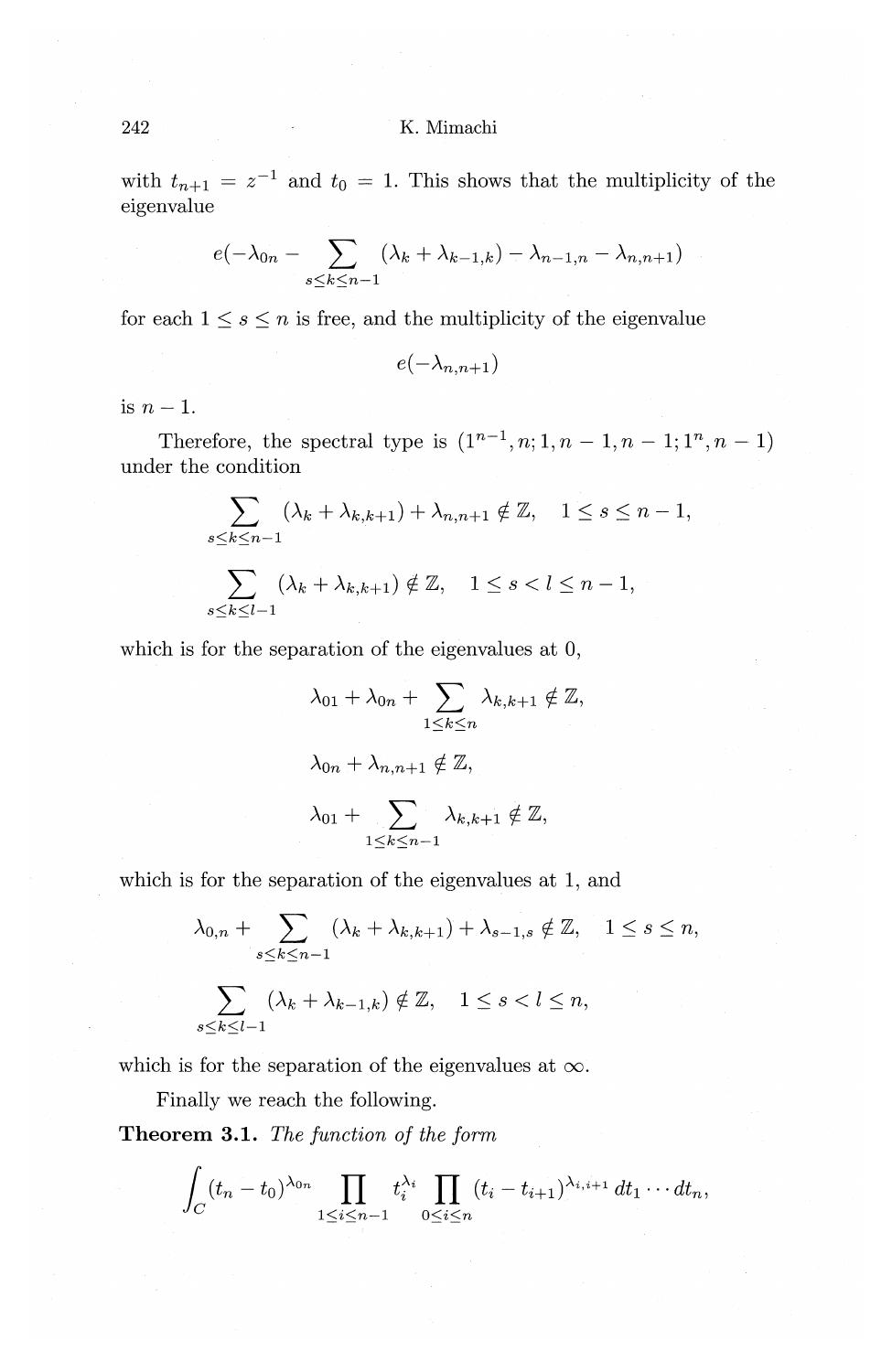where  $t_0 = 1, t_{n+1} = z$  and C a suitable cycle, satisfies the equation of *type III, whose rank is*  $2n - 1$ .

It is worthwhile to note that the function (3.1) can be obtained from (2.1) by the specialization  $\lambda_n = 0$ .

## **§4. The equation of type IV**

In this section, let  $\mathcal{L}_z$  be the locally constant sheaf determined by a function

(4.1) 
$$
u(t) = \prod_{i=1,2} t_i^{\lambda_i} \prod_{i=1,3,4} (t_i - t_0)^{\lambda_{0i}} \prod_{i=1,2,3,4} (t_i - t_{i+1})^{\lambda_{i,i+1}}
$$

on

$$
T_z = \mathbb{C}^4 \setminus \cup_{i=1}^2 \{ t_i = 0 \} \cup \cup_{i=1,3,4} \{ t_i - 1 = 0 \} \cup_{i=1}^4 \{ t_i - t_{i+1} = 0 \},
$$

where  $t_0 = 1$  and  $t_5 = z$ .

For a fixed  $z$  such that  $0 < z < 1$ , the bounded chambers in the real locus $T_{\mathbb{R}}$  of  $T=T_z$  are

$$
(0 < t_1 < t_2 < t_3 < t_4 < z), \quad \begin{cases} 0 < t_2 < t_3 < t_4 < z, \\ t_2 < t_1 < 1 \end{cases},
$$
  
\n
$$
(z < t_4 < t_3 < t_2 < t_1 < 1), \quad \begin{pmatrix} z < t_4 < t_3 < 1, \\ 0 < t_1 < t_2 < t_3 \end{pmatrix},
$$
  
\n
$$
\begin{pmatrix} z < t_4 < t_3 < 1, \\ 0 < t_2 < t_3, \\ t_2 < t_1 < 1 \end{pmatrix}, \quad \begin{pmatrix} z < t_4 < 1, \\ 0 < t_1 < t_2 < t_3 < t_4 \end{pmatrix},
$$
  
\nand 
$$
\begin{pmatrix} z < t_4 < 1, \\ 0 < t_2 < t_3 < t_4, \\ t_2 < t_1 < 1 \end{pmatrix}.
$$

Thus dim  $H_n^{\text{lf}}(T_z, \mathcal{L}_z) = 7$  under the condition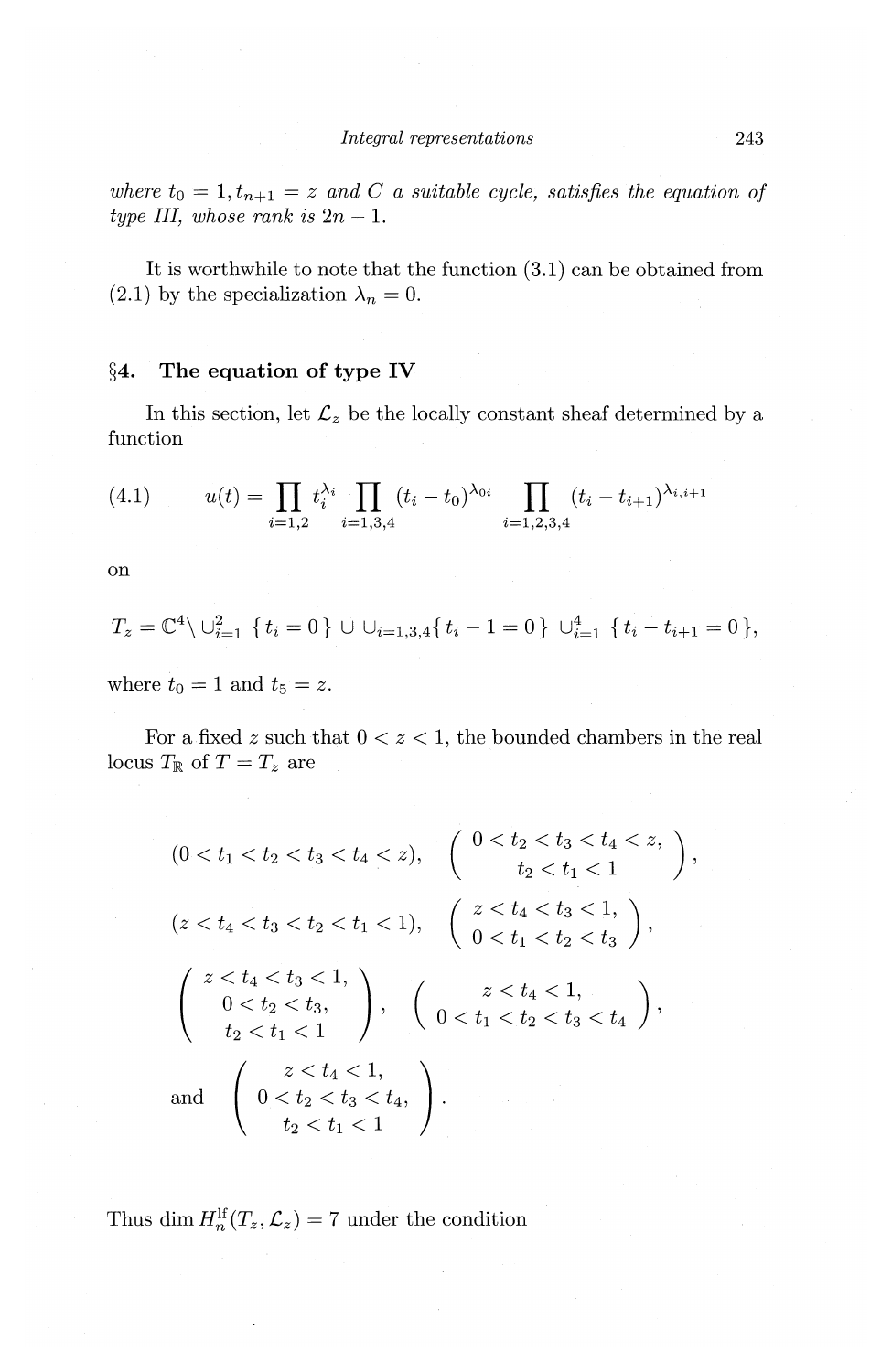$$
\lambda_{\infty=t_p=\dots=t_q}=-\sum_{p\leq k\leq q}\lambda_k-\sum_{p\leq k\leq q+1}\lambda_{k-1,k}\notin\mathbb{Z},\quad 1\leq p\leq q\leq 2,
$$

$$
\lambda_{\infty=t_p=\dots=t_q}=-\sum_{p\leq k\leq q}\lambda_{0k}-\sum_{p\leq k\leq q+1}\lambda_{k-1,k}\notin\mathbb{Z},\quad 3\leq p\leq q\leq 4,
$$

$$
\lambda_{\infty=t_1=\dots=t_q} = -\sum_{1 \le k \le 2} \lambda_k - \sum_{3 \le k \le q} \lambda_{0k}
$$

$$
-\sum_{1 \le k \le q+1} \lambda_{k-1,k} \notin \mathbb{Z}, \quad 3 \le q \le 4,
$$

$$
\lambda_{\infty=t_2=\dots=t_q}=-\lambda_2-\sum_{3\leq k\leq q}\lambda_{0k}-\sum_{2\leq k\leq q+1}\lambda_{k-1,k}\notin\mathbb{Z},\quad 3\leq q\leq 4.
$$

As for the action of  $\gamma_0$ , the multiplicities of the eigenvalues

$$
e(\lambda_1 + \lambda_2 + \sum_{1 \leq k \leq 4} \lambda_{k,k+1}), \quad e(\lambda_2 + \sum_{2 \leq k \leq 4} \lambda_{k,k+1})
$$

are both multiplicity free, and the multiplicity of the eigenvalue 1 is 5; as for the action of  $\gamma_1$ , the multiplicities of the eigenvalues

$$
e(\sum_{k=3,4} (\lambda_{0,k} + \lambda_{k,k+1})), e(\lambda_{04} + \lambda_{45}), 1
$$

are all 2, and the multiplicity of the eigenvalue

$$
e(\sum_{k=1,3,4}\lambda_{0,k}+\sum_{1\leq k\leq 4}\lambda_{k,k+1})
$$

is free.

As for the action of  $\gamma_{\infty}$ , we consider the function

$$
u(t) = z^{\lambda_{45}} \prod_{1 \leq i \leq 4} t_i^{\lambda_i^{\infty}} \prod_{i=1,3,4} (1-t_i)^{\lambda_{0i}} \prod_{i=1,2,3,4} (t_{i+1} - t_i)^{\lambda_{i,i+1}}
$$

where

$$
\lambda_i^{\infty} = \begin{cases}\n-\lambda_i - \lambda_{i-1,i} - \lambda_{i,i+1}, & i = 1, 2, \\
-\lambda_{0i} - \lambda_{i-1,i} - \lambda_{i,i+1}, & i = 3, 4,\n\end{cases}
$$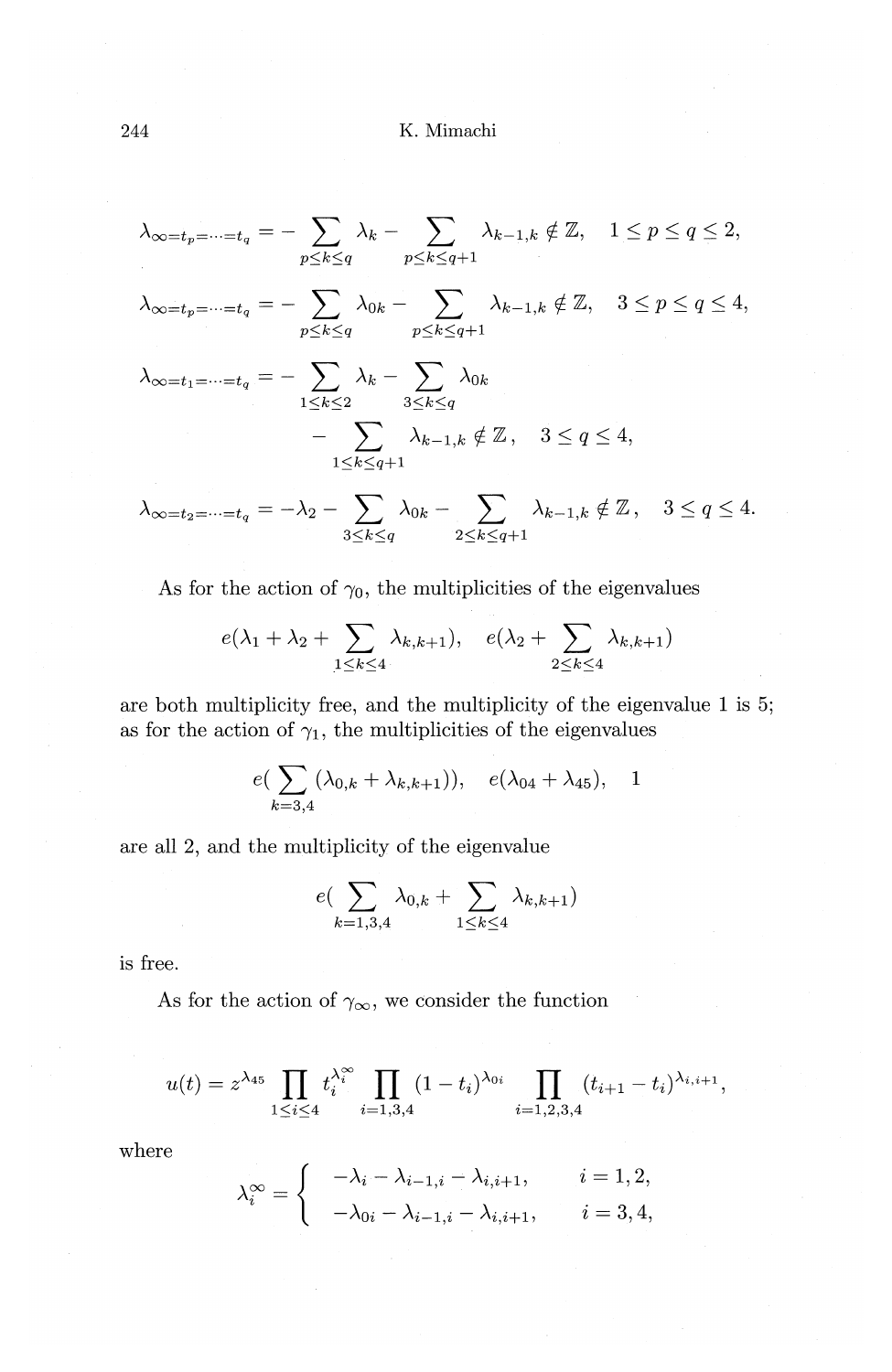with  $t_5 = z^{-1}$  and  $t_0 = 1$ . It is seen that the multiplicity of each of the eigenvalues

$$
e(-\lambda_{04}-\lambda_{34}-\lambda_{45})
$$
 and  $e(-\lambda_{45})$ 

is 2, and the multiplicity of each of the eigenvalues

$$
e(-\lambda_1 - \lambda_2 - \sum_{k=1,3,4} \lambda_{0,k} - \sum_{1 \le k \le 4} \lambda_{k,k+1}),
$$
  
\n
$$
e(-\lambda_2 - \sum_{k=3,4} \lambda_{0,k} - \sum_{1 \le k \le 4} \lambda_{k,k+1}),
$$
  
\nand  
\n
$$
e(-\lambda_{03} - \lambda_{04} - \sum_{2 \le k \le 4} \lambda_{k,k+1})
$$

is free.

Thus the spectral type is (511; 2221; 22111) under some genericity condition.

At this stage, we impose a resonace condition

$$
(4.2) \ \ \lambda_{t_1=t_2=t_3=t_4=1}+3=\lambda_{01}+\lambda_{12}+\lambda_{23}+\lambda_{03}+\lambda_{34}+\lambda_{04}+3=0.
$$

As a result, a subspace which is invariant with respect to the action of the monodromy group emerges; it consists of the regularizable cycles, it has a spectral data  $(411; 222; 21111)$ , and it gives the solution space of the equation of type IV. We proceed to that point.

First, it is important to note that the resonance (4.2) leads to the nontriviality of the kernel of the map  $\iota: H_4(T, \mathcal{L}) \longrightarrow H_4^{\text{lf}}(T, \mathcal{L})$ . The dimension of the kernel is one, and thus the dimension of the image is 6. The image Im<sub>i</sub> is called the space of *regularizable cycles.* (See [19].)

Secondly, the chambers

$$
(0 < t_1 < t_2 < t_3 < t_4 < z), \quad \left( \begin{array}{c} 0 < t_2 < t_3 < t_4 < z, \\ 1 < t_1 < \infty \end{array} \right),
$$

are regularizable even if the resonance condition ( 4.2) is imposed, and give the eigenvectors with the eigenvalues

$$
e(\lambda_1+\lambda_2+\sum_{1\leq k\leq 4}\lambda_{k,k+1}),\quad e(\lambda_2+\sum_{2\leq k\leq 4}\lambda_{k,k+1}),
$$

with respect to the action of  $\gamma_0$ . Thus the spectral type at 0 of the space of regularizable cycles must be (114).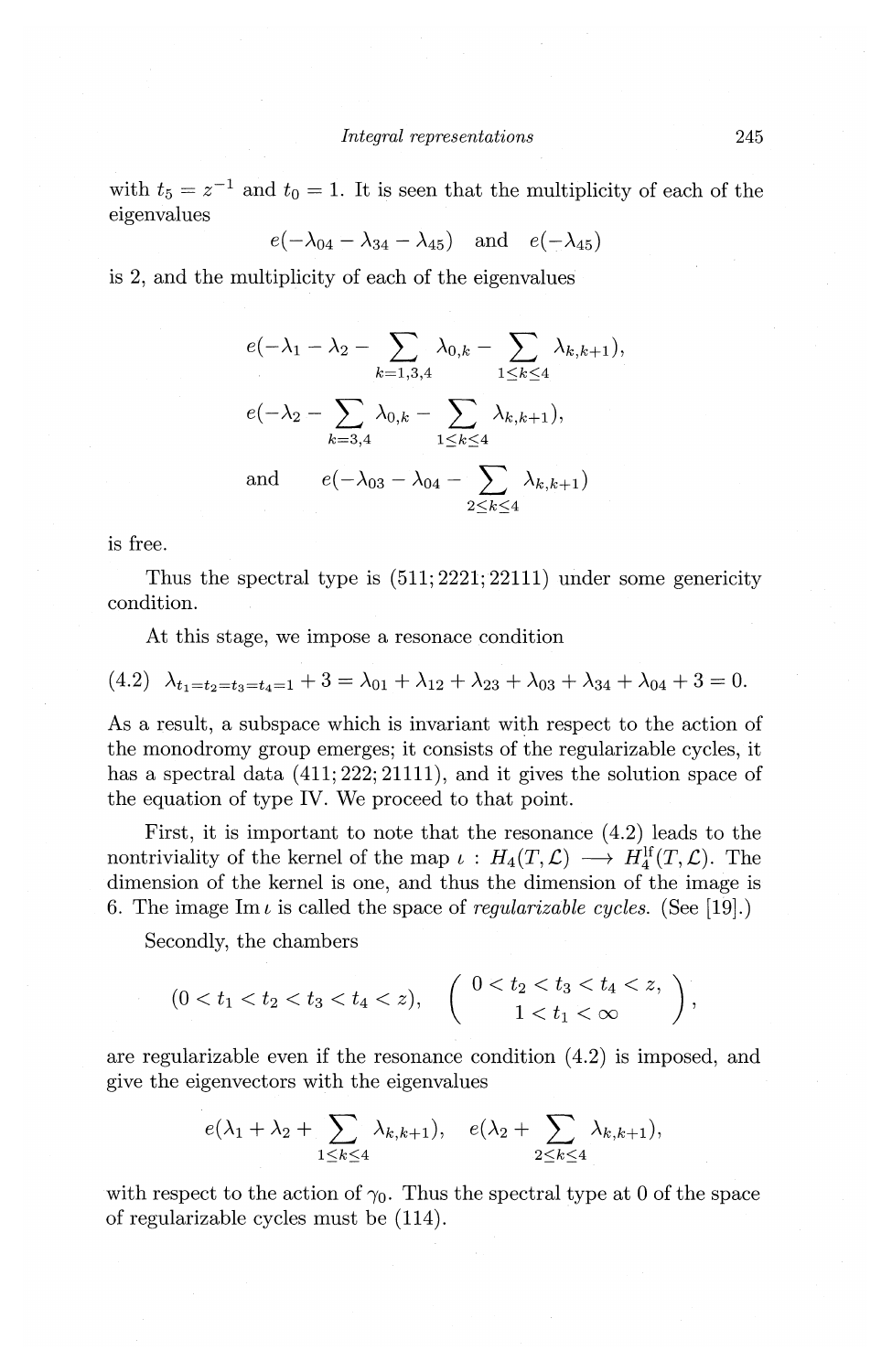On the other hand, the chamber

$$
(z < t_4 < t_3 < t_2 < t_1 < 1)
$$

cannot be regularizable under the resonance condition (4.2). Thus (222) is the specral type at **1** of the space of regularizable cycles.

Moreover, if we consider

$$
u(t) = z^{\lambda_{45}} \prod_{1 \leq i \leq 4} t_i^{\lambda_i^{\infty}} \prod_{i=1,3,4} (1-t_i)^{\lambda_{0i}} \prod_{i=1,2,3,4} (t_{i+1} - t_i)^{\lambda_{i,i+1}}
$$

for  $0 < z^{-1} < 1$ , it is seen that the chambers

$$
(0 < t_1 < t_2 < t_3 < t_4 < z^{-1}), \quad \left( \begin{array}{c} 0 < t_2 < t_3 < t_4 < z^{-1}, \\ 1 < t_1 \end{array} \right),
$$
  
and 
$$
\left( \begin{array}{c} 0 < t_3 < t_4 < z^{-1}, \\ 1 < t_1 < t_2 \end{array} \right),
$$

are regularizable, even if the resonance condition  $(4.2)$  is imposed. Hence, either the eigenspace with the eigenvalue  $e(-\lambda_{04} - \lambda_{34} - \lambda_{45})$  or that with  $e(-\lambda_{45})$  becomes one dimensional space. It means that spectral type at  $\infty$  is (11112).

Therefore, the spectral type of the space of regularizable cycles turns out to be (114; 222; 11112).

| 1, 1, 5                     | at 0                                          | 1, 1, 4                       | $at\ 0$ |
|-----------------------------|-----------------------------------------------|-------------------------------|---------|
|                             | $1,2,2,2$ at $1 \longrightarrow (IV)$ $2,2,2$ |                               | at 1    |
| $1, 1, 1, 2, 2$ at $\infty$ |                                               | $1, 1, 1, 1, 2$ at $\infty$ . |         |

Consequently, we have

**Theorem 4.1.** *The function of the form* 

$$
\int_C \prod_{i=1,2} t_i^{\lambda_i} \prod_{i=1,3,4} (t_i-t_0)^{\lambda_{0i}} \prod_{i=1,2,3,4} (t_i-t_{i+1})^{\lambda_{i,i+1}} dt_1 \cdots dt_4,
$$

*where* 

$$
\lambda_{01} + \lambda_{12} + \lambda_{23} + \lambda_{03} + \lambda_{34} + \lambda_{04} + 3 = 0, \quad t_0 = 1, \quad t_5 = z,
$$

*and C a suitable cycle, satisfies the equation of type IV, whose rank is*  6.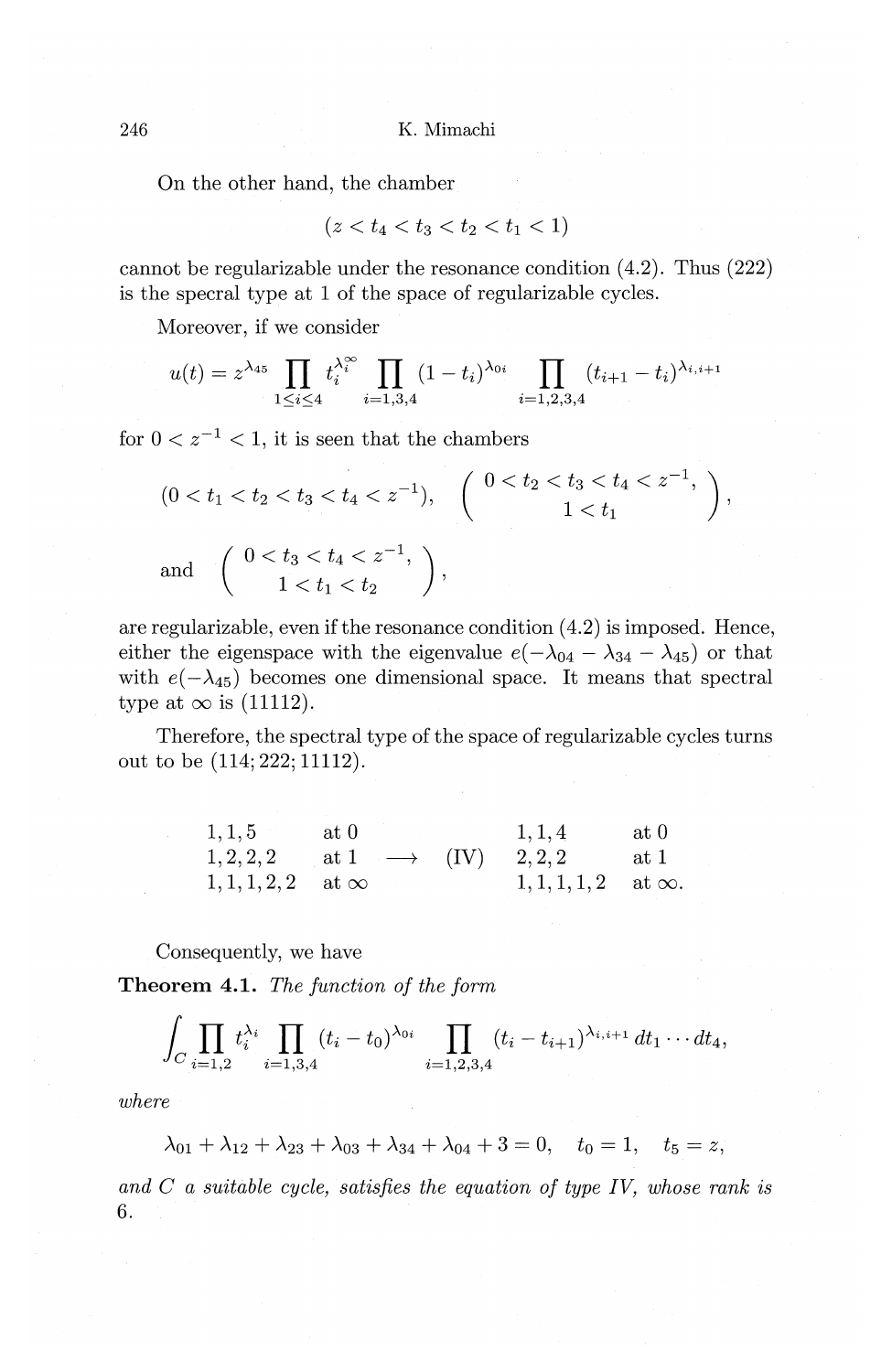**Remark.** The spectral type of the function  $\phi$  which is obtained from *the integral in the case III of rank 5 multiplied by*  $(1-z)^{\lambda_{04}} = (1-t_4)^{\lambda_{04}}$ . *is* (311; 221; 2111), *and the characteristic exponent corresponding to the*  solution around 1 whose multiplicity is free is  $\lambda_{01} + \lambda_{12} + \lambda_{23} + \lambda_{03}$  +  $\lambda_{34} + \lambda_{04} + 3$ . *Euler transfrom of*  $\phi$  *under* (4.2) *is nothing but the integral in Theorem* 4.1.

# **§5. The equation of type IV\***

In this section, let  $\mathcal{L}_z$  be the locally constant sheaf determined by a function

(5.1) 
$$
u(t) = (t_2 - c)^{\lambda_{2c}} \prod_{i=1,2} \left\{ t_i^{\lambda_i} (t_i - t_0)^{\lambda_{0i}} (t_i - t_{i+1})^{\lambda_{i,i+1}} \right\}
$$

on

$$
T_z = \mathbb{C}^2 \setminus \{ t_2 - c = 0 \} \cup
$$
  

$$
\cup_{i=1}^2 \left( \{ t_i = 0 \} \cup \{ t_i - t_0 = 0 \} \cup \{ t_i - t_{i+1} = 0 \} \right),
$$

where  $t_0 = 1$  and  $t_3 = z$ .

After fixing the variable *z* and parameter *c* to be real numbers satisfying  $0 < z < c < 1$ , the bounded chambers in the real locus  $T_{\mathbb{R}}$  of  $T = T_z$  are

$$
(0 < t1 < t2 < z), \t\t (0 < t2 < t1 < 1),
$$
  
\n
$$
(0 < t1 < t2, z < t2 < c), \t\t (z < t2 < t1 < 1),
$$
  
\n
$$
(0 < t1 < t2, z < t2 < c), \t\t (z < t2 < t1 < 1),
$$
  
\n
$$
(c < t2 < t1 < 1).
$$

Thus dim  $H_2^{\text{lf}}(T_z, \mathcal{L}_z) = 6$  under the condition

$$
\lambda_{\infty=t_1=t_2} = -\lambda_{2c} - \sum_{1 \le k \le 2} (\lambda_k + \lambda_{0k} + \lambda_{k,k+1}) \notin \mathbb{Z},
$$
  

$$
\lambda_{\infty=t_1} = -\lambda_1 - \lambda_{01} - \lambda_{12} \notin \mathbb{Z},
$$
  

$$
\lambda_{\infty=t_2} = -\lambda_2 - \lambda_{02} - \lambda_{2c} - \lambda_{12} - \lambda_{23} \notin \mathbb{Z}.
$$

The eigenvalues of the action of  $\gamma_0$  are

$$
e(\lambda_1 + \lambda_2 + \lambda_{12} + \lambda_{23}), \quad e(\lambda_2 + \lambda_{23}),
$$

each with multiplicity free, and 1 with multiplicity 4; the action of  $\gamma_c$ are

$$
e(\lambda_{2c} + \lambda_{23})
$$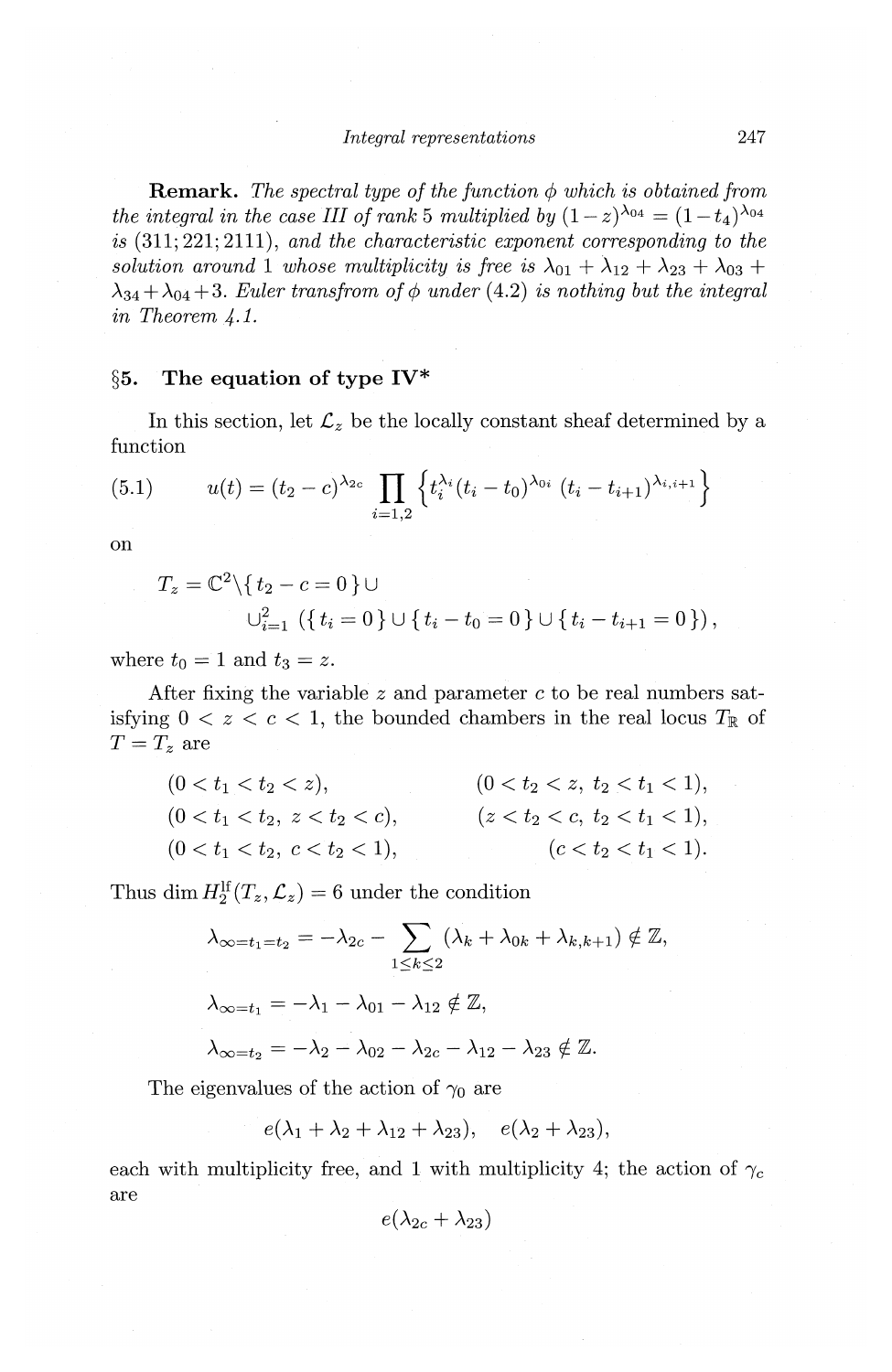with multiplicity 2, and **1** with multiplicity 4. To know the eigenvalues of the action of  $\gamma_1$  and  $\gamma_\infty$ , fix *z* and *c* to be  $0 < c < 1 < z < \infty$ . Then it turns out that the eigenvalues of the action of  $\gamma_1$  are

$$
e(\lambda_{02}+\lambda_{23}), e(\lambda_{01}+\lambda_{02}+\lambda_{12}+\lambda_{23}),
$$

each with multiplicity free, and **1** with multiplicity 4; those of the action of  $\gamma_{\infty}$  are

$$
e(-\sum_{i=1,2}(\lambda_{0i}+\lambda_i+\lambda_{i,i+1})-\lambda_{2c}),\quad e(-\lambda_{02}-\lambda_2-\lambda_{23}-\lambda_{2c}),
$$

each with multiplicity free, and  $e(\lambda_{23})$  with multiplicity 4.

Therefore, the specral type of the space of regularizable cycle is  $(411; 42; 411; 411)$  under the conditions:

$$
\sum_{k=1,2} (\lambda_k + \lambda_{k,k+1}) \notin \mathbb{Z}, \qquad \lambda_k + \lambda_{k,k+1} \notin \mathbb{Z}, \qquad k = 1,2,
$$

which is for the separation of the eigenvalues at 0,

$$
\lambda_{2c} + \lambda_{23} \notin \mathbb{Z},
$$

which is for the separation of the eigenvalues at *c,* 

$$
\sum_{k=1,2} (\lambda_{0k} + \lambda_{k,k+1}) \notin \mathbb{Z}, \qquad \lambda_{0,k} + \lambda_{k,k+1} \notin \mathbb{Z}, \qquad k = 1,2,
$$

which is for the separation of the eigenvalues at **1,** and

$$
\lambda_{2c} + \sum_{k=1,2} (\lambda_k + \lambda_{0k} + \lambda_{k,k+1}) \notin \mathbb{Z}, \quad \lambda_{2c} + \lambda_{12} + \sum_{k=1,2} (\lambda_k + \lambda_{0k}) \notin \mathbb{Z},
$$
  

$$
\lambda_2 + \lambda_{02} + \lambda_{2c} + \lambda_{12} + \lambda_{23} \notin \mathbb{Z}, \quad \lambda_2 + \lambda_{02} + \lambda_{2c} + \lambda_{12} \notin \mathbb{Z},
$$
  

$$
\lambda_1 + \lambda_{01} \notin \mathbb{Z}, \quad \lambda_{23} \notin \mathbb{Z},
$$

which is for the separation of the eigenvalues at  $\infty$ .

The combination of these facts leads to

**Theorem 5.1.** *The function of the form* 

$$
\int_C (t_2-c)^{\lambda_{2c}} \prod_{i=1,2} \left\{ t_i^{\lambda_i} (t_i-t_0)^{\lambda_{0i}} \left(t_i-t_{i+1}\right)^{\lambda_{i,i+1}} \right\} dt_1 dt_2,
$$

where  $t_0 = 1, t_3 = z$  and C a suitable cycle, satisfies the equation of type *IV\*, whose rank is 6.*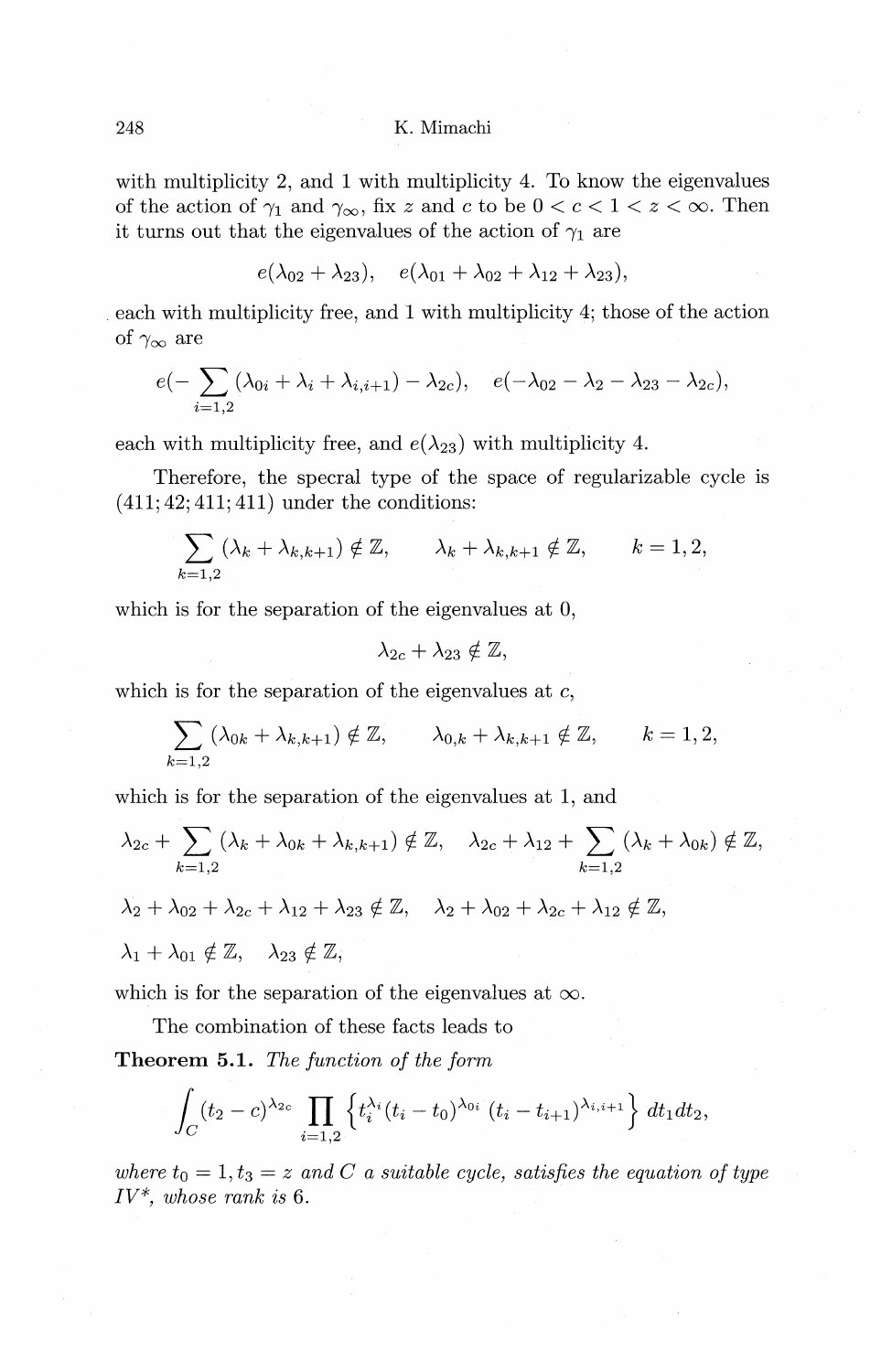#### The equation of type III\* §6.

In this section, let  $\mathcal{L}_z$  be the locally constant sheaf determined by a function

(6.1) 
$$
u(t) = (t_1 - c)^{\lambda_{1c}} (t_n - t_0)^{\lambda_{0n}} \prod_{1 \leq i \leq n} t_i^{\lambda_i} \prod_{1 \leq i \leq n} (t_i - t_{i+1})^{\lambda_{i,i+1}}
$$

<sub>on</sub>

$$
T_z = \mathbb{C}^n \setminus \{t_1 - c = 0\} \cup \{t_n - t_0 = 0\} \cup \cup_{i=1}^n \{t_i = 0\} \cup \{t_i - t_{i+1} = 0\},
$$

where  $t_{n+1} = z$  and  $t_0 = 1$ . After fixing the variable z and parameter c to be real numbers satisfying  $0 < z < c < 1$ , the bounded chambers in the real locus  $T_\mathbb{R}$  of  $T=T_z$  are

$$
\left(\begin{array}{c}0 < t_s < t_{s+1} < \cdots < t_n < z, \\t_s < t_{s-1} < \cdots < t_1 < c\end{array}\right)
$$

for  $1\leq s\leq n$  and

$$
\begin{pmatrix}\n z < t_n < 1 \\
 0 < t_s < t_{s+1} < \dots < t_n, \\
 t_s < t_{s-1} < t_1 < c\n\end{pmatrix}
$$

for  $1\leq s\leq n$  and

$$
(z
$$

Thus dim  $H_n^{\text{lf}}(T_z, \mathcal{L}_z) = 2n + 1$  under the condition

$$
\lambda_{\infty=t_1=\dots=t_q} = -\lambda_{1c} - \sum_{1 \le k \le q} (\lambda_k + \lambda_{k,k+1}) \notin \mathbb{Z}, \quad 1 \le q \le n-1,
$$
  

$$
\lambda_{\infty=t_1=\dots=t_n} = -\lambda_{1c} - \lambda_{0n} - \sum_{1 \le k \le n} (\lambda_k + \lambda_{k,k+1}) \notin \mathbb{Z},
$$
  

$$
\lambda_{\infty=t_p=\dots=t_q} = -\sum_{p \le k \le q} (\lambda_k + \lambda_{k-1,k}) - \lambda_{q,q+1} \notin \mathbb{Z}, \quad 2 \le p \le q \le n-1
$$
  

$$
\lambda_{\infty=t_p=\dots=t_n} = -\lambda_{0n} - \sum_{p \le k \le n} (\lambda_k + \lambda_{k-1,k}) - \lambda_{n,n+1} \notin \mathbb{Z}, \quad 2 \le p \le n.
$$

The eigenvalues of the action of  $\gamma_0$  are

$$
e\left(\sum_{s\leq k\leq n}(\lambda_k+\lambda_{k,k+1})\right), \quad 1\leq s\leq n
$$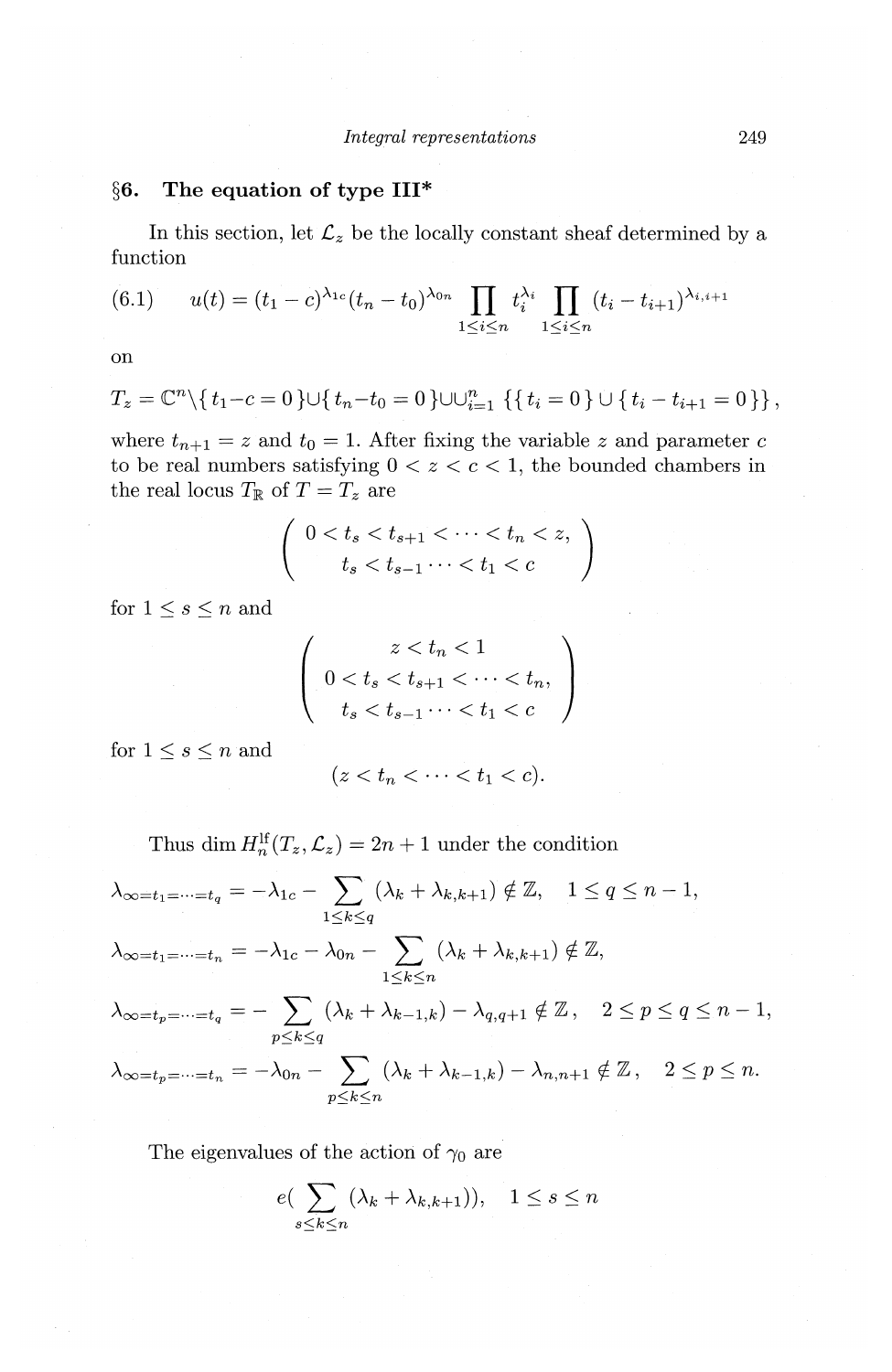with multiplicity free and 1 with multiplicity  $n + 1$ ; the action of  $\gamma_c$  are

$$
e(\lambda_{1c} + \sum_{1 \leq k \leq n} \lambda_{k,k+1})
$$

with multiplicity free and 1 with multiplicity  $2n$ ; the eigenvalues of the action of  $\gamma_1$  are

 $e(\lambda_{0n} + \lambda_{n,n+1})$ 

with multiplicity *n* and 1 with multiplicity  $n + 1$ .

The eigenvalues of the action of  $\gamma_{\infty}$  is derived from

$$
u(t)
$$

$$
=c^{\lambda_{1c}}z^{\lambda_{n,n+1}}(c^{-1}-t_{1})^{\lambda_{1c}}(t_{0}-t_{n})^{\lambda_{0n}}\prod_{1\leq i\leq n}t_{i}^{\lambda_{i}^{\infty}}\prod_{0\leq i\leq n}(t_{i+1}-t_{i})^{\lambda_{i,i+1}},
$$

where

$$
\lambda_i^{\infty} = \begin{cases}\n-\lambda_1 - \lambda_{1c} - \lambda_{12}, & i = 1, \\
-\lambda_i - \lambda_{i-1,i} - \lambda_{i,i+1}, & 2 \le i \le n-1, \\
-\lambda_{0n} - \lambda_n - \lambda_{n-1,n} - \lambda_{n,n+1}, & i = n,\n\end{cases}
$$

with  $t_{n+1} = z^{-1}$  and  $t_0 = 1$ . This shows the eigenvalues of the action of  $\gamma_\infty$  are

$$
e(-\lambda_{0n} - \lambda_{1c} - \sum_{1 \le k \le n} (\lambda_k + \lambda_{k,k+1})),
$$
  

$$
e(-\lambda_{0n} - \sum_{s \le k \le n} (\lambda_k + \lambda_{k-1,k}) - \lambda_{n,n+1}), \quad 2 \le s \le n,
$$

each with multiplicity free, and  $e(-\lambda_{n,n+1})$  with multiplicity  $n+1$ .

Thus, the spectral type is  $(1^n, n+1; n, n+1; 1, 2n; 1^n, n+1)$  under the conditions

$$
\sum_{s\leq k\leq l-1}(\lambda_k+\lambda_{k,k+1})\notin\mathbb{Z},\quad 1\leq s\leq l\leq n,
$$

which is for the separation of the eigenvalues at 0,

$$
\lambda_{1c} + \sum_{1 \leq k \leq n} \lambda_{k,k+1} \notin \mathbb{Z},
$$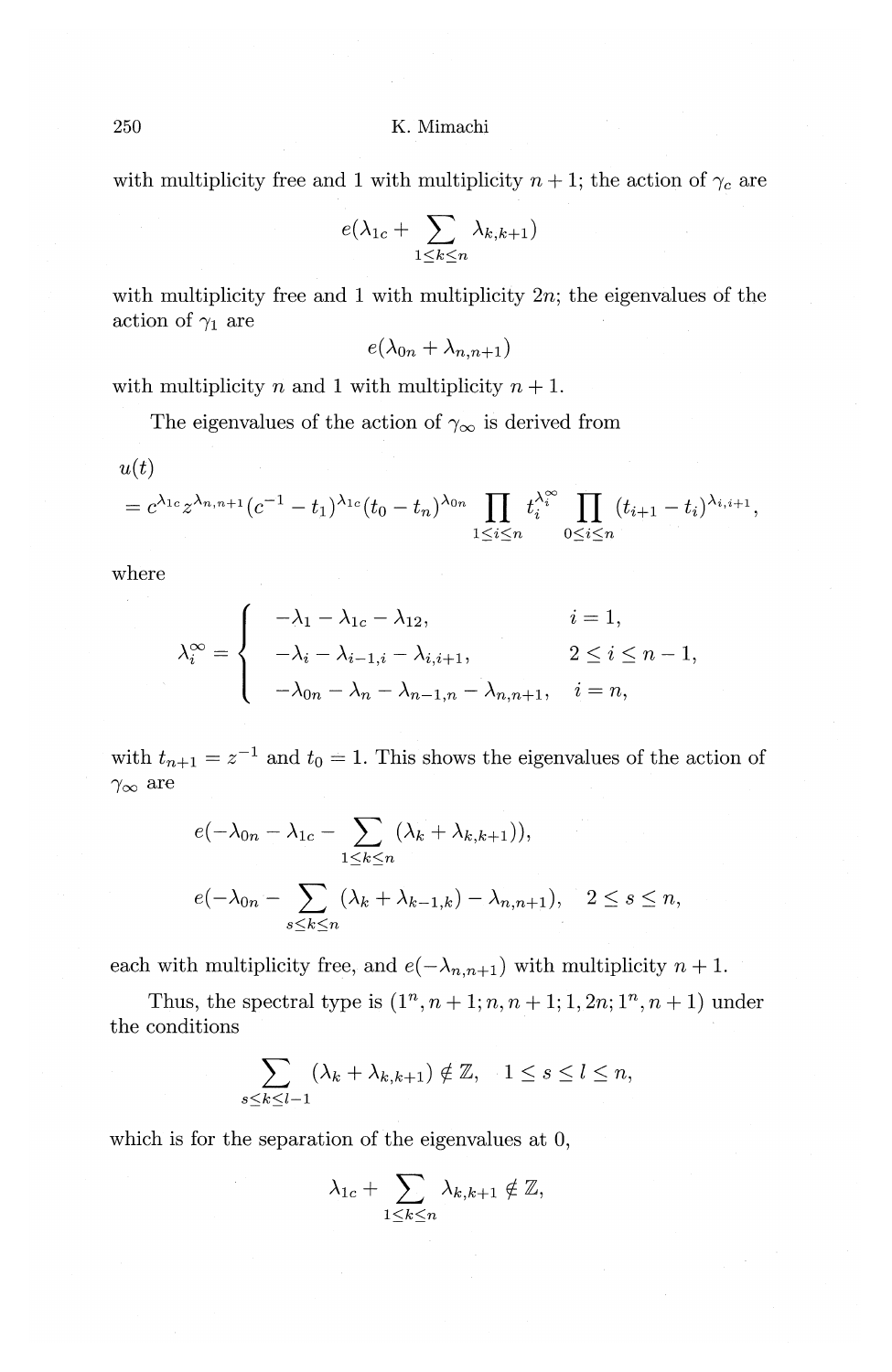which is for the separation of the eigenvalues at  $c$ ,

$$
\lambda_{0n} + \lambda_{n,n+1} \notin \mathbb{Z},
$$

which is for the separation of the eigenvalues at 1, and

$$
\lambda_{1c} + \lambda_{0n} + \sum_{1 \le k \le n-1} (\lambda_k + \lambda_{k,k+1}) + \lambda_n \notin \mathbb{Z},
$$
  

$$
\lambda_{0n} + \sum_{s \le k \le n} (\lambda_k + \lambda_{k-1,k}) \notin \mathbb{Z}, \qquad 2 \le s \le n,
$$
  

$$
\lambda_{1c} + \sum_{1 \le k \le s-2} (\lambda_k + \lambda_{k,k+1}) + \lambda_{s-1}, \notin \mathbb{Z}, \qquad 2 \le s \le n,
$$

which is for the separation of the eigenvalues at  $\infty$ .

It means

**Theorem 6.1.** *The function of the form* 

$$
\int_C (t_1-c)^{\lambda_{1c}}(t_n-t_0)^{\lambda_{0n}}\prod_{1\leq i\leq n}t_i^{\lambda_i}\prod_{1\leq i\leq n}(t_i-t_{i+1})^{\lambda_{i,i+1}}dt_1\cdots dt_n,
$$

where  $t_0 = 1, t_{n+1} = z$  and C a suitable cycle, satisfies the equation of *type III\*, whose rank is*  $2n + 1$ .

#### **§7. The equation of type II\***

In this section, let  $\mathcal{L}_z$  be the locally constant sheaf determined by a function

(7.1) 
$$
u(t) = (t_1 - c)^{\lambda_{1c}} (t_n - t_0)^{\lambda_{0n}} \prod_{1 \leq i \leq n-1} t_i^{\lambda_i} \prod_{1 \leq i \leq n} (t_i - t_{i+1})^{\lambda_{i,i+1}}
$$

on

$$
T_z = \mathbb{C}^n \setminus \{ t_1 - c = 0 \} \cup \{ t_n - t_0 = 0 \} \cup_{i=1}^{n-1} \{ t_i = 0 \} \cup \cup_{i=1}^n \{ t_i - t_{i+1} = 0 \},
$$
  
where  $t_{n+1} = z$  and  $t_0 = 1$ .

After fixing the variable *z* and parameter c to be real numbers satisfying  $0 < z < c < 1$ , the bounded chambers in the real locus  $T_R$  of  $T=T_z$  are

$$
\left(\begin{array}{c}0 < t_s < t_{s+1} < \cdots < t_n < z, \\t_s < t_{s-1} \cdots < t_1 < c\end{array}\right)
$$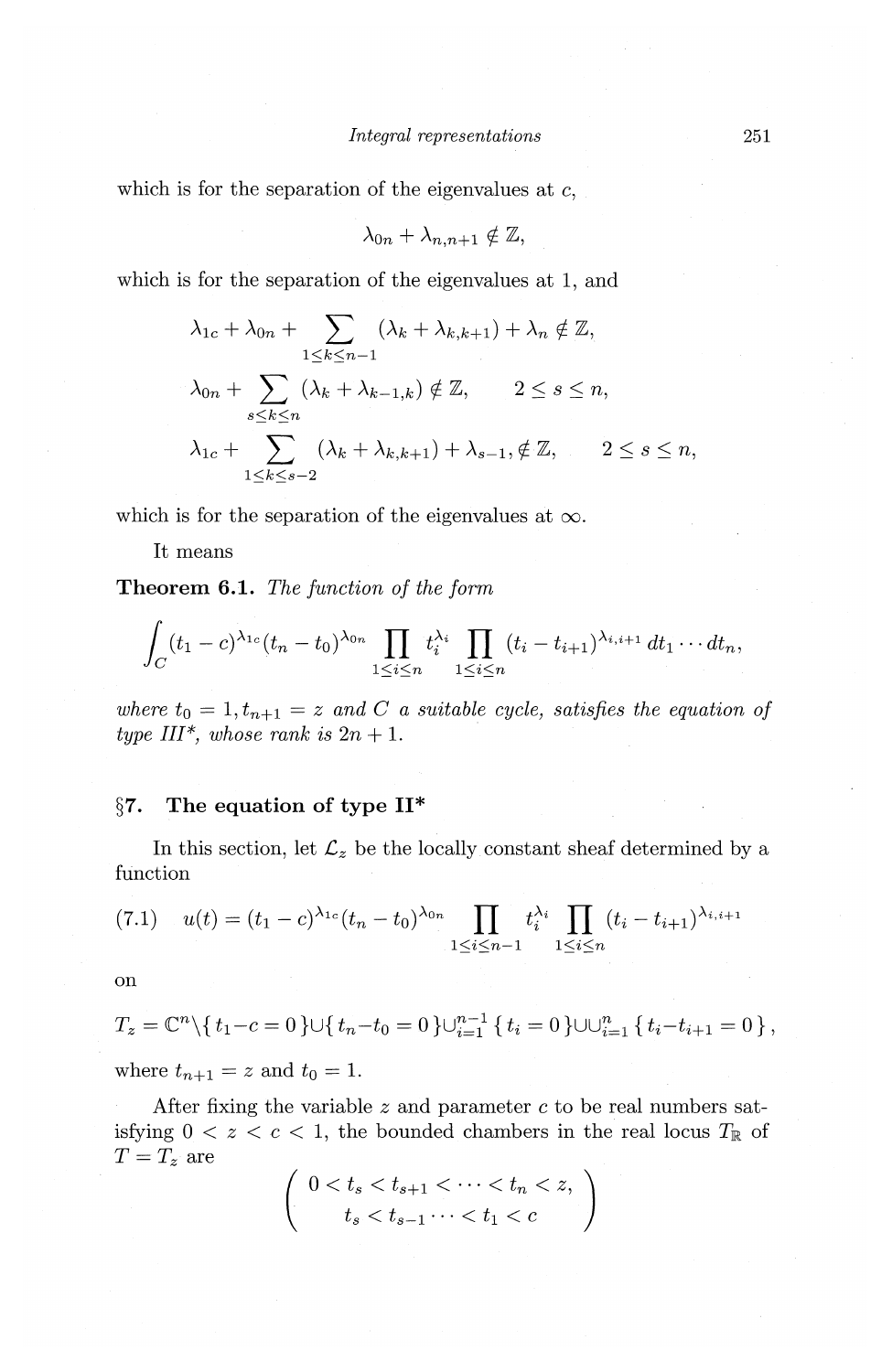for  $1 \leq s \leq n-1$  and

$$
\left(\n\begin{array}{c}\nz < t_n < 1 \\
0 < t_s < t_{s+1} < \dots < t_n, \\
t_s < t_{s-1} < \dots < t_1 < c\n\end{array}\n\right)
$$

for  $1\leq s\leq n$  and

$$
(z < t_n < \cdots < t_1 < c).
$$

Thus dim  $H_n^{\text{lf}}(T_z, \mathcal{L}_z) = 2n$  under the condition  $\lambda_{\infty=t_1=\dots=t_q}=-\lambda_{1c}-\sum_{1\leq k\leq q}(\lambda_k+\lambda_{k,k+1})\notin\mathbb{Z},\quad 1\leq q\leq n-1,$  $\lambda_{\infty=t_1=\dots=t_n}=-\lambda_{1c}-\lambda_{0n}-\sum_{1\leq k\leq n-1}\left(\lambda_k+\lambda_{k,k+1}\right)-\lambda_{n,n+1}\notin\mathbb{Z},$  $\lambda_{\infty=t_p=\dots=t_q}=-\sum_{p\leq k\leq q}(\lambda_k+\lambda_{k-1,k})-\lambda_{q,q+1}\notin\mathbb{Z}\,,$  $2 \leq p \leq q \leq n-1$  $\lambda_{\infty=t_p=\dots=t_n}=-\lambda_{0n}-\sum_{p\leq k\leq n-1}(\lambda_k+\lambda_{k-1,k})-\lambda_{n-1,n}-\lambda_{n,n+1}\notin\mathbb{Z}$  $2 \leq p \leq n$ .

The eigenvalues of the action of  $\gamma_0$  are

$$
e(\lambda_{n,n+1} + \sum_{s \le k \le n-1} (\lambda_k + \lambda_{k,k+1})), \quad 1 \le s \le n-1
$$

with multiplicity free and 1 with multiplicity  $n+1$ ; the action of  $\gamma_c$  are

$$
e(\lambda_{1c} + \sum_{1 \leq k \leq n} (\lambda_k + \lambda_{k,k+1}))
$$

with multiplicity free and 1 with multiplicity  $2n-1$ ; the eigenvalues of the action of  $\gamma_1$  are

$$
e(\lambda_{0n}+\lambda_{n,n+1})
$$

with multiplicity  $n$ , and 1 with multiplicity  $n$ .

The eigenvalues of the action of  $\gamma_{\infty}$  is derived from

 $u(t)$ 

$$
=c^{\lambda_{1c}}z^{\lambda_{n,n+1}}(c^{-1}-t_{1})^{\lambda_{1c}}(t_{0}-t_{n})^{\lambda_{0n}}\prod_{1\leq i\leq n}t_{i}^{\lambda_{i}^{\infty}}\prod_{0\leq i\leq n}(t_{i+1}-t_{i})^{\lambda_{i,i+1}},
$$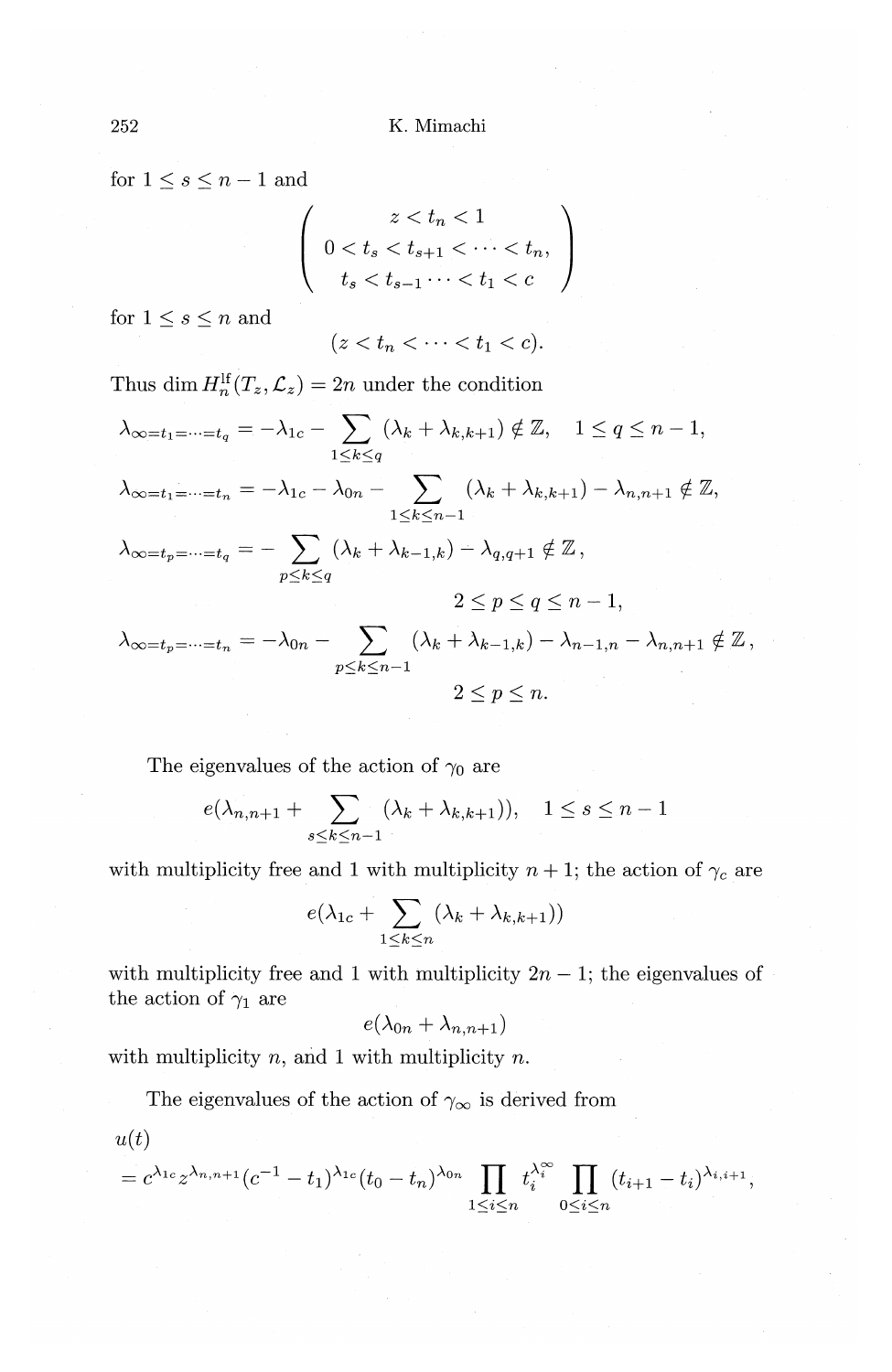where

$$
\lambda_i^{\infty} = \begin{cases}\n-\lambda_1 - \lambda_{1c} - \lambda_{12}, & i = 1, \\
-\lambda_i - \lambda_{i-1,i} - \lambda_{i,i+1}, & 2 \le i \le n-1, \\
-\lambda_{0n} - \lambda_{n-1,n} - \lambda_{n,n+1}, & i = n,\n\end{cases}
$$

with  $t_{n+1} = z^{-1}$  and  $t_0 = 1$ . This shows the eigenvalues of the action of  $\gamma_\infty$  are

$$
e(-\lambda_{0n} - \lambda_{1c} - \sum_{1 \le k \le n} (\lambda_k + \lambda_{k,k+1}) - \lambda_{n,n+1}),
$$
  

$$
e(-\lambda_{0n} - \sum_{s \le k \le n-1} (\lambda_k + \lambda_{k-1,k}) - \lambda_{n-1,n} - \lambda_{n,n+1}), \quad 2 \le s \le n,
$$

each with multiplicity free, and  $e(-\lambda_{n,n+1})$  with multiplicity *n*.

Thus, the spectral type is  $(1^{n-1}, n+1; 1, 2n-1; n, n; 1^n, n)$  under the condition

$$
\lambda_{n,n+1} + \sum_{s \le k \le n-1} (\lambda_k + \lambda_{k,k+1}) \notin \mathbb{Z}, \quad 1 \le s \le n-1,
$$
  

$$
\sum_{s \le k \le l-1} (\lambda_k + \lambda_{k,k+1}) \notin \mathbb{Z}, \quad 1 \le s < l \le n-1,
$$

which is for the separation of the eigenvalues at 0,

$$
\lambda_{1c} + \sum_{1 \leq k \leq n-1} \lambda_{k,k+1} \notin \mathbb{Z},
$$

which is for the separation of the eigenvalues at  $c$ ,

$$
\lambda_{0n}+\lambda_{n,n+1}\notin\mathbb{Z},
$$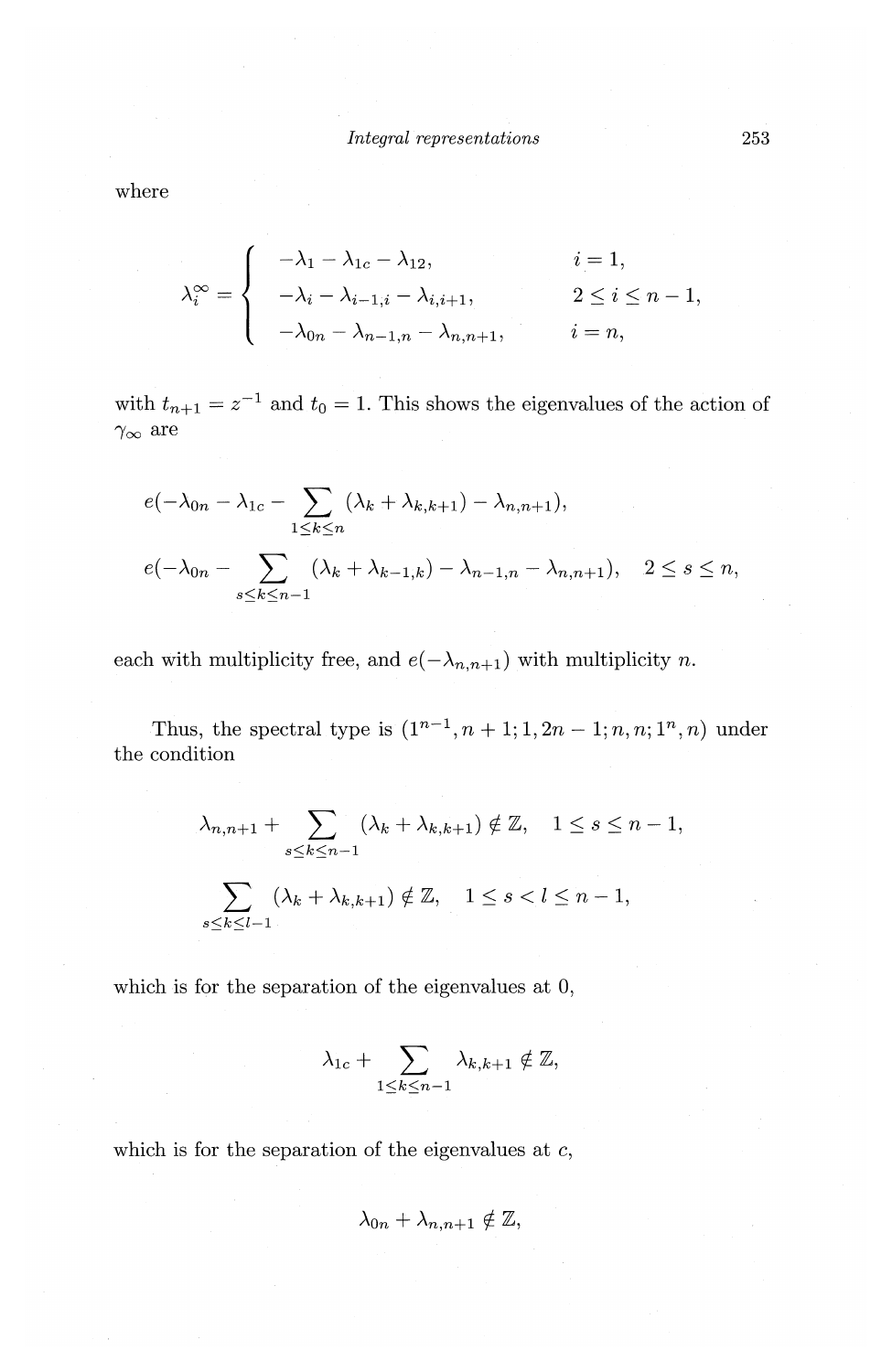which is for the separation of the eigenvalues at 1, and

$$
\lambda_{1c} + \lambda_{0n} + \sum_{1 \le k \le n-1} (\lambda_k + \lambda_{k,k+1}) \notin \mathbb{Z},
$$
  
\n
$$
\lambda_{0n} + \sum_{s \le k \le n-1} (\lambda_k + \lambda_{k-1,k}) + \lambda_{n-1,n} \notin \mathbb{Z}, \qquad 2 \le s \le n,
$$
  
\n
$$
\lambda_{1c} + \sum_{1 \le k \le s-2} (\lambda_k + \lambda_{k,k+1}) + \lambda_{s-1} \notin \mathbb{Z}, \qquad 2 \le s \le n,
$$
  
\n
$$
\sum_{s \le k \le l-1} (\lambda_k + \lambda_{k-1,k}) \notin \mathbb{Z}, \qquad 2 \le s < l \le n,
$$

which is for the separation of the eigenvalues at  $\infty$ .

Finally, we obtain

**Theorem 7.1.** *The function of the form* 

$$
\int_C (t_1-c)^{\lambda_{1c}}(t_n-t_0)^{\lambda_{0n}}\prod_{1\leq i\leq n-1}t_i^{\lambda_i}\prod_{1\leq i\leq n}(t_i-t_{i+1})^{\lambda_{i,i+1}}dt_1\cdots dt_n,
$$

where  $t_0 = 1, t_{n+1} = z$  and C a suitable cycle, satisfies the equation of  $type II^*$ , whose rank is  $2n$ .

#### §8. **Supplements**

Apart from the viewpoint of Okubo equations, Oshima recently studies the Fuchsian differential equations free from accessory parameters  $[24, 25, 26]$ . He demonstrates that there exist quite many examples of such equations; indeed, the cardinality of them is described in the following tables:

 $#$  of irreducible rigid Fuchsian differential systems with 3 singularities on  $\mathbb{P}^1$ 

| l order | $-2$ $-2$ | 15 L |             | 6 7 8 |  | 10.                       | 11 1 12 1 |     |  |
|---------|-----------|------|-------------|-------|--|---------------------------|-----------|-----|--|
|         |           |      | 5   13   20 |       |  | 45   74   149   919   491 |           | 588 |  |

 $#$  of irreducible rigid Fuchsian differential systems

| <b>CONTRACTOR</b><br>~~ |   |  | - | ----------- |         |                                    | ∼            |        | ----------  |   |  |
|-------------------------|---|--|---|-------------|---------|------------------------------------|--------------|--------|-------------|---|--|
|                         | - |  | - | 40.         | лF<br>ັ | -<br>◡<br>$\overline{\phantom{a}}$ | ነድ<br>$\sim$ | -<br>. | -<br>◡<br>ີ | - |  |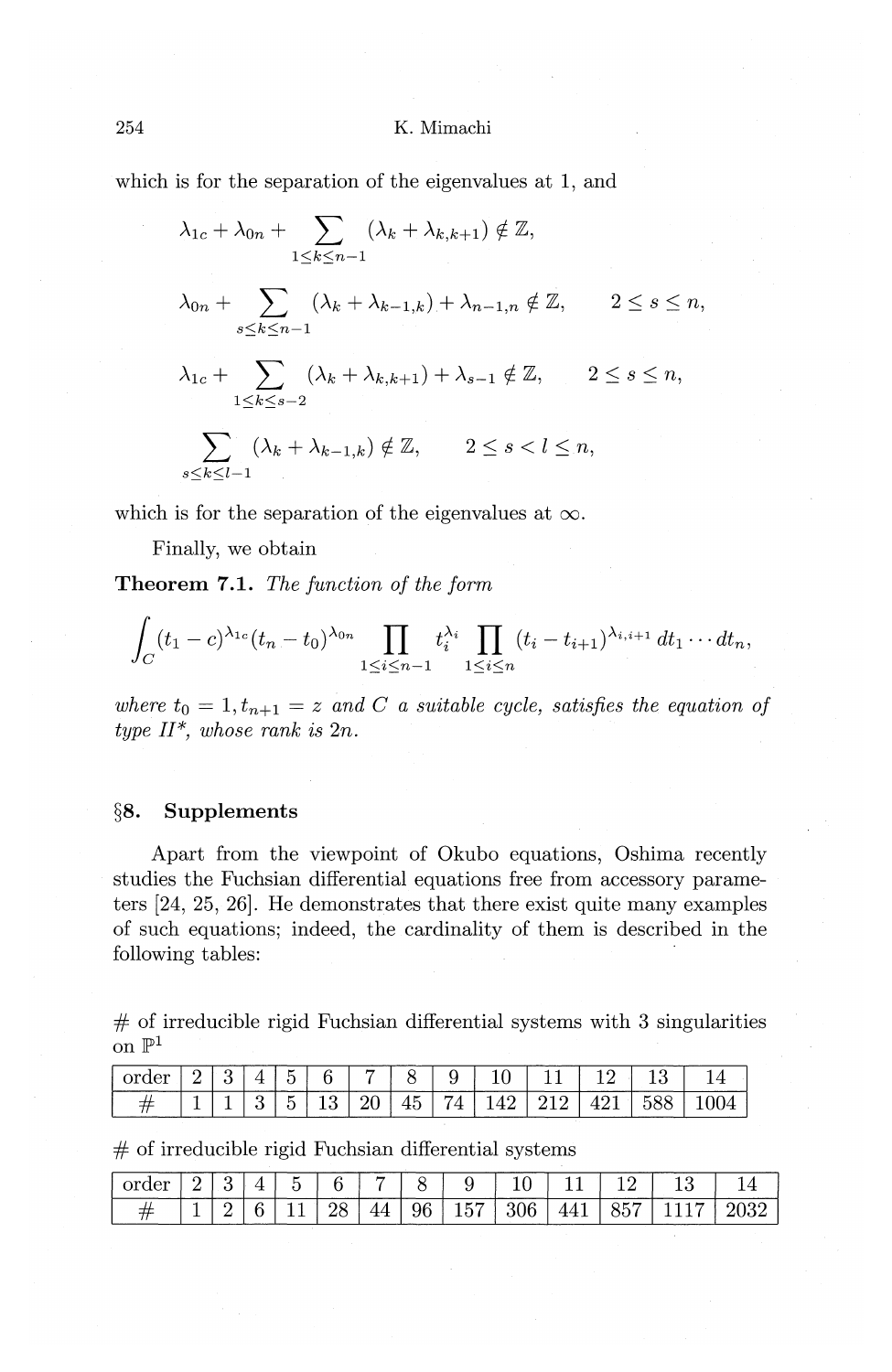On the other hand, in addition to Oshima's work, we refer the reader to the works by Katz [13], Simpson [27] Dettweiler and Reiter [5, 6], Kostov [15], Gleizer [7], and Crawley-Boavey and Shaw [4], who study intimately related topics from the viewpoint of rigid local systems (See also [10, 11, 12, 30]).

Finally, for our convenience, we illustrate the diagrams to express the integrands u(t) treated in the present paper. Here o------o means  $(a-b)^{\lambda_{ab}}$  up to a constant factor.  $a \qquad b$ 

I (Generalized hypergeometric function) :

0 0 0 0 0 I I I I I *-tn-l-tn-Z*  at 0 1, *n* at 1 1n+l at 00

I\* (Pochhammmer function):



II:

$$
\begin{array}{c|c|c|c} 0 & 0 & 0 & 0 & 0 \\ \hline & & & & \end{array}
$$
  
1 —  $t_1$  —  $t_2$  —  $t_3$  —  $\cdots$  —  $t_{n-1}$  —  $t_n$   $\begin{array}{c} 1 \\ z \\ z \\ 1, n-1, n \end{array}$  at 0  
1, n - 1, n at 1  
1<sup>n</sup>, n at 0  
at  $\infty$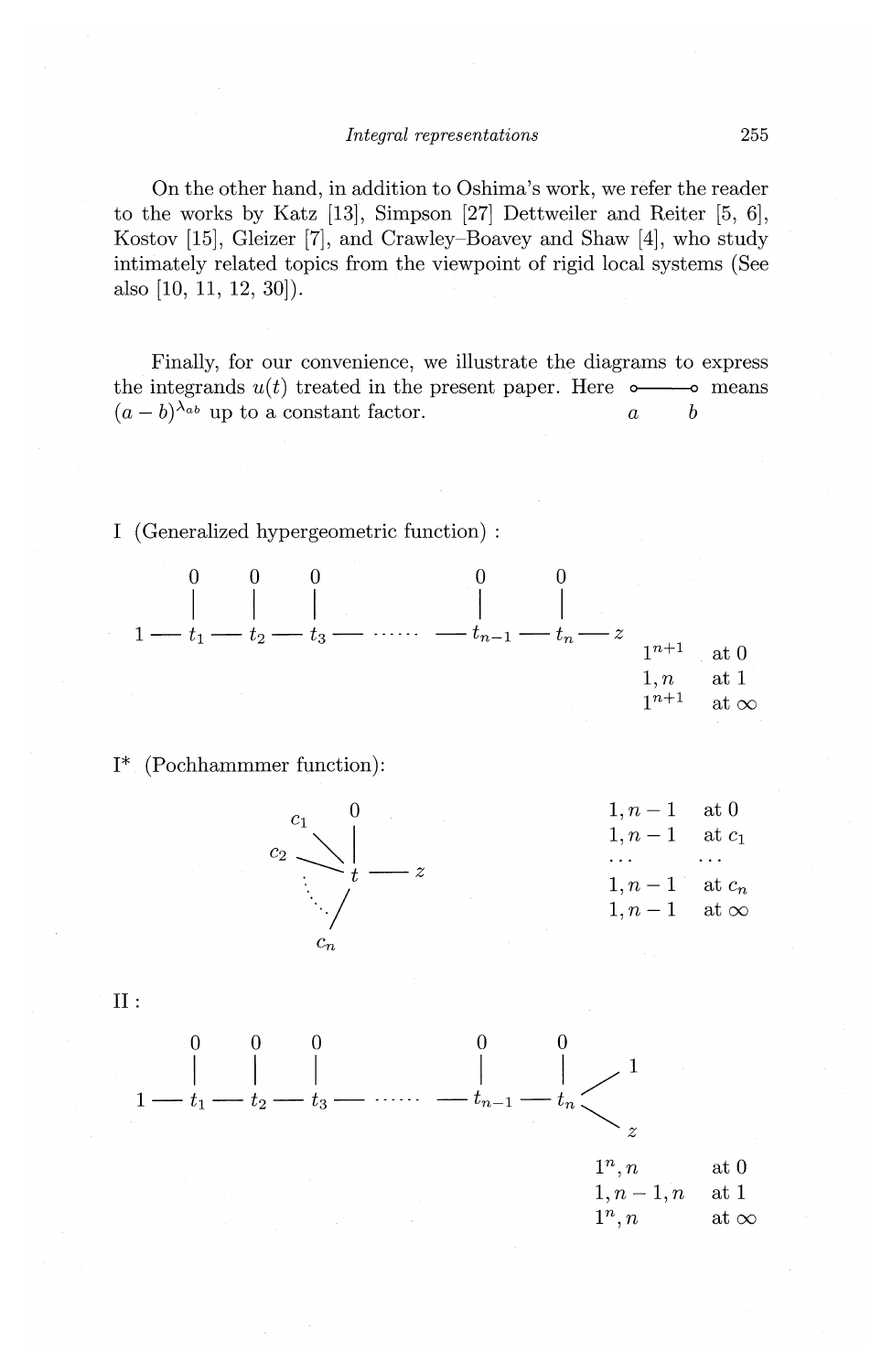

$$
\mathrm{III}:
$$



 $\mathrm{III}^*$  :



| $1^n, n+1$ | $\operatorname{at} 0$ |
|------------|-----------------------|
| $n, n+1$   | at1                   |
| 1,2n       | at c                  |
| $1^n, n+1$ | at $\infty$           |





(with the resonance around  $t_1 = t_2 = t_3 = t_4 = 1$ )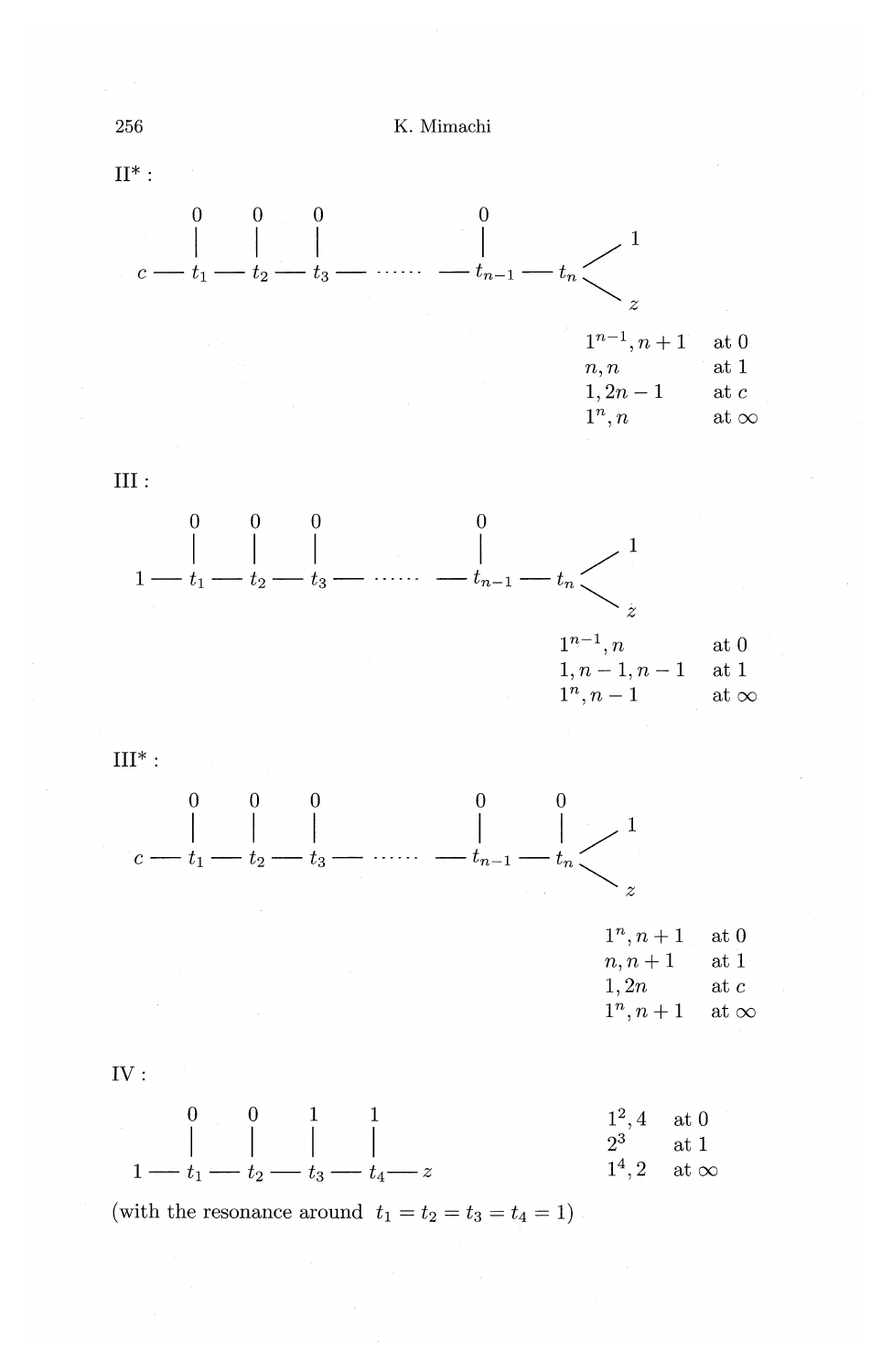

This diagram is very useful in several situations. In fact, when we find our integrands, it played a crucial role.

The integrands  $u(t)$  in the case II of rank 4 and that of rank 6, written in subsections 5.5 and 5.10 of [9], are depicted as



It is easy to guess that  $u(t)$  for type II of rank  $2n$  might be



The integrands  $u(t)$  in the case II<sup>\*</sup> of rank 4 and that of rank 6, written in subsections  $5.2$  and  $5.7$  of  $[9]$ , are depicted as



It is easy to guess that  $u(t)$  for type II<sup>\*</sup> of rank 2n might be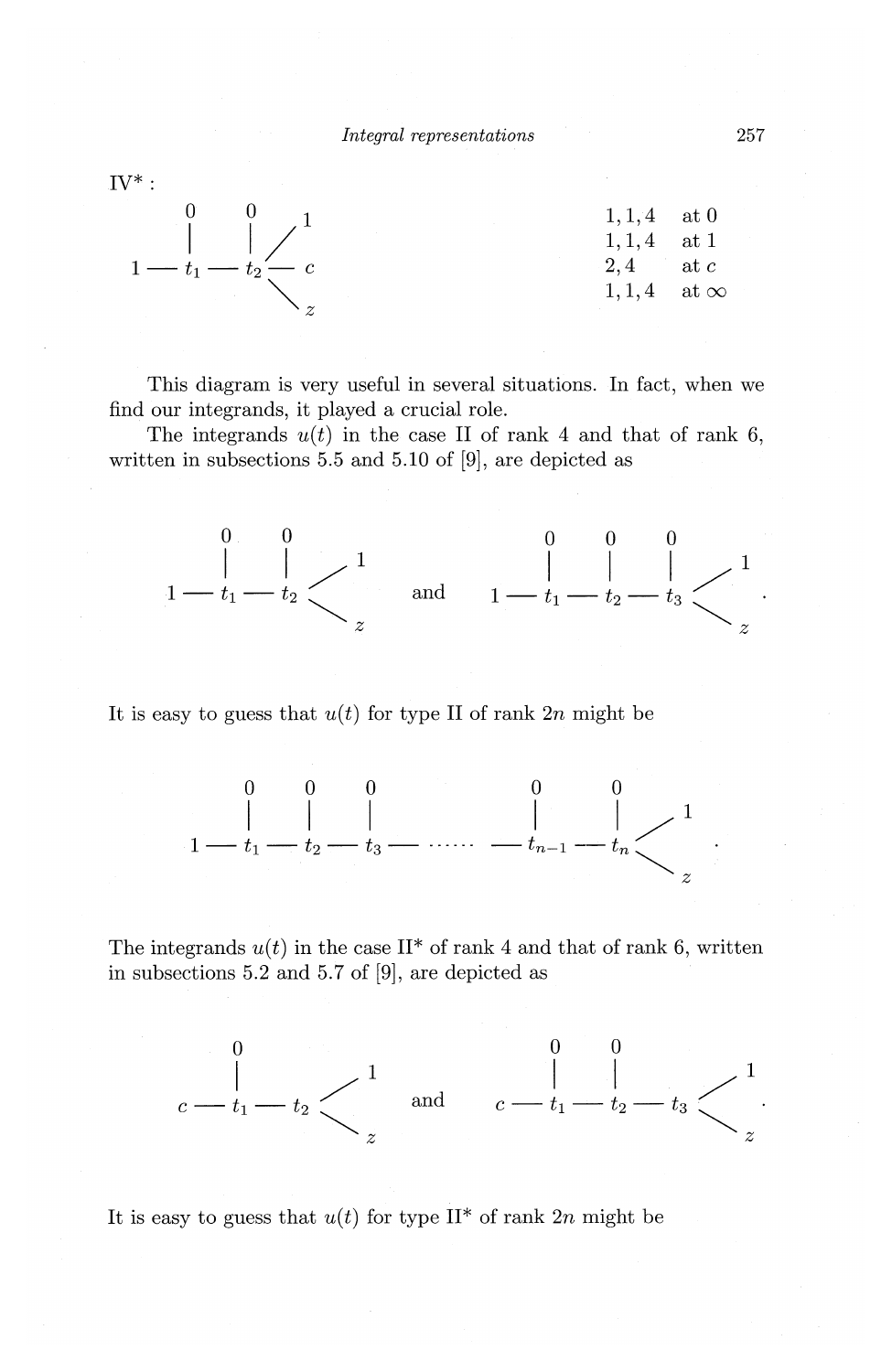

Similarly, the integrands  $u(t)$  in the case III<sup>\*</sup> of rank 5 and that of rank 7, written in subsections 5.4 and 5.9 of [9],



lead to the integrand



for type III<sup>\*</sup> of rank  $2n + 1$ . Furthermore, considering the fact that the integrand in the case II is obtained from the integrand in the case II\* by the specialization  $c = 1$ , the integrand in the case III of rank  $2n + 1$ might be



Acknowledgements. The author would like to thank Professor Yoshishige Haraoka for his explaining the rigid local systems, especially their recent work [10] and related works to the middle convolution.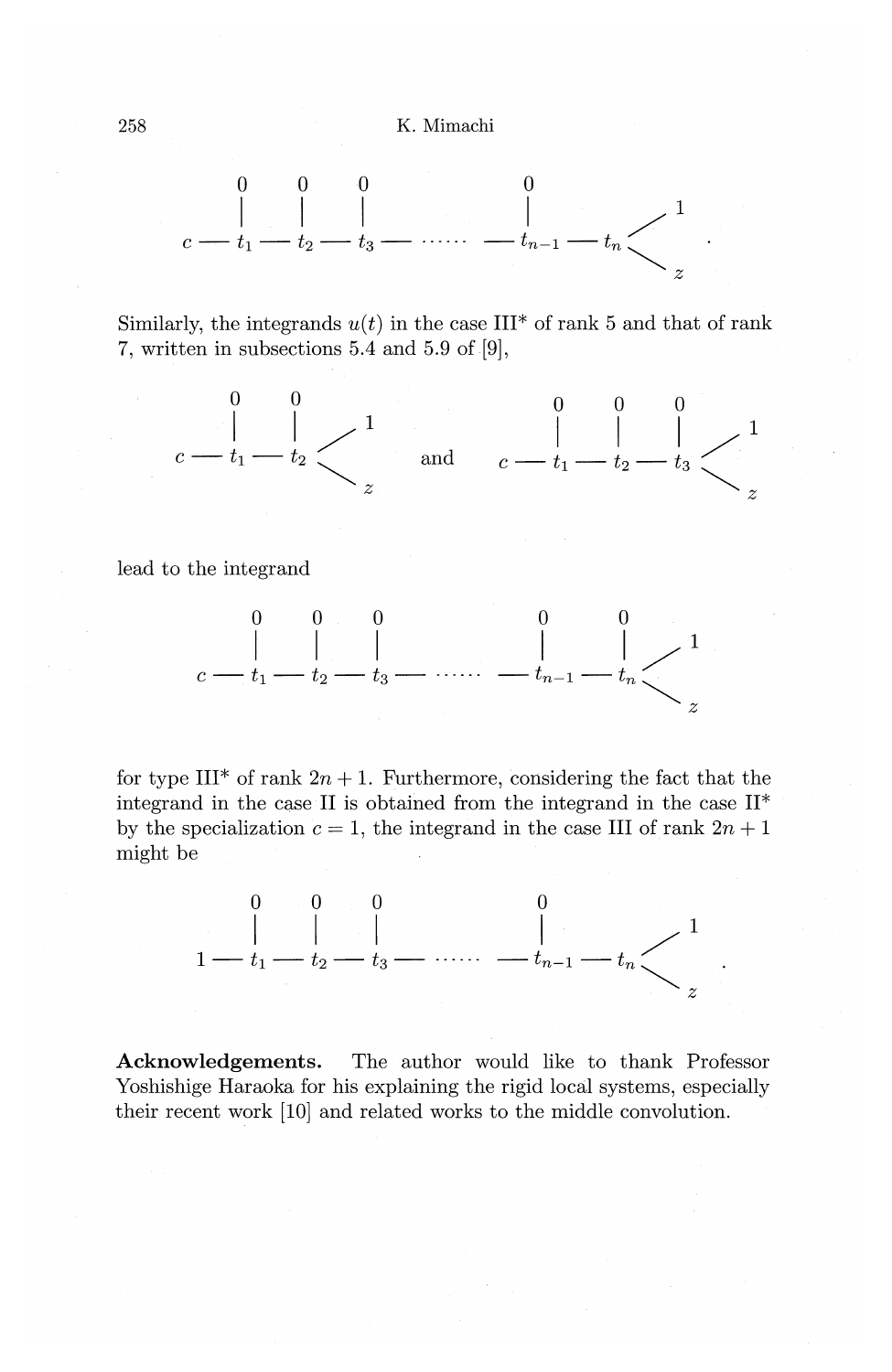#### **References**

- [ 1] K. Aomoto, On vanishing of cohomology attached to certain many valued meromorphic functions, **J.** Math. Soc. Japan, **27** (1975), 248-255.
- [ 2] K. Aomoto, On the structure of integrals of power product of linear functions, Sci. Papers College Gen. Ed. Univ. Tokyo, **27** (1977), 49-61.
- [3] K. Cho, A generalization of Kita and Noumi's vanishing theorems of cohomology groups of local system, Nagoya Math J., **147** (1997), 63-69.
- [ 4] W. Crawley-Boavey and **P.** Shaw, Multiplicative projective algebras, middle convolution and Deligne-Simpson problem, Adv. Math., **201** (2006), 180-208.
- [ 5] M. Dettweiler and S. Reiter, An algorithm of Katz and its applications to the inverse Galois problems, **J.** Symbolic Comput., **30** (2000), 761-798.
- [ 6] M. Dettweiler and S. Reiter, Middle convolution of Fuchsian systems and the construction of rigid differential systems, **J.** Algebra, **318** (2007), 1-24.
- [ 7] 0. Gleizer, Explicit solutions of the additive Deligne-Simpson problem and their aplications, Adv. Math., **178** (2003), 311-374.
- [ 8] Y. Haraoka, Canonical forms of differential equations free from accessory parameters, SIAM Jour. Math. Anal., **25** (1994), 1203-1226.
- [ 9] Y. Haraoka, Integral representations of solutions of differential equations free from accessory parameters, Adv. Math., **169** (2002), 187-240.
- [10] Y. Haraoka and S. Hamaguchi, Topological theory for Selberg type integral associated with rigid Fuchsian systems, to appear in Math. Ann.
- [11] Y. Haraoka and K. Mimachi, A connection problem for Simpson's even family of rank four, Funkt. Ekvac., **54** (2011), 495-515.
- [12] Y. Haraoka and T. Yokoyama, Construction of rigid local systems and integral representation of their sections, Math. Nachr., **279** (2006), 255- 271.
- [13] N. Katz, Rigid Local Systems, Ann. of Math. Stud., **139,** Pronceton Univ. Press, 1995.
- [14] M. Kita, On hypergeometric functions in several variables 1, New integral representations of Euler type, Japan. J. Math., **18** (1992), 25-74.
- [15] V. P. Kostov, The Deligne-Simpson problem-a survey, **J.** Algebra, **281**  (2004), 83-108.
- [16] K. Mimachi, An integral representation of the solution of a fourth order Fuchsian differential equation of Okubo type, Funkt. Ekvac., 38 (1995), 411-416.
- [17] K. Mimachi, Connection matrices associated with the generalized hypergeometric function 3F2 , Funkt. Ekvac., **51** (2008), 107-133.
- [18] K. Mimachi, Intersection numbers for twisted cycles and the connection problem associated with the generalized hypergeometric function  $n+1 \cdot F_n$ , Internat. Math. Res. Notices, **2011** (2011), 1757-1781.
- [19] K. Mimachi, H. Ochiai and M. Yoshida, Intersection theory for twisted cycles IV-resonant cases, Math. Nachr., **260** (2003), 67-77.